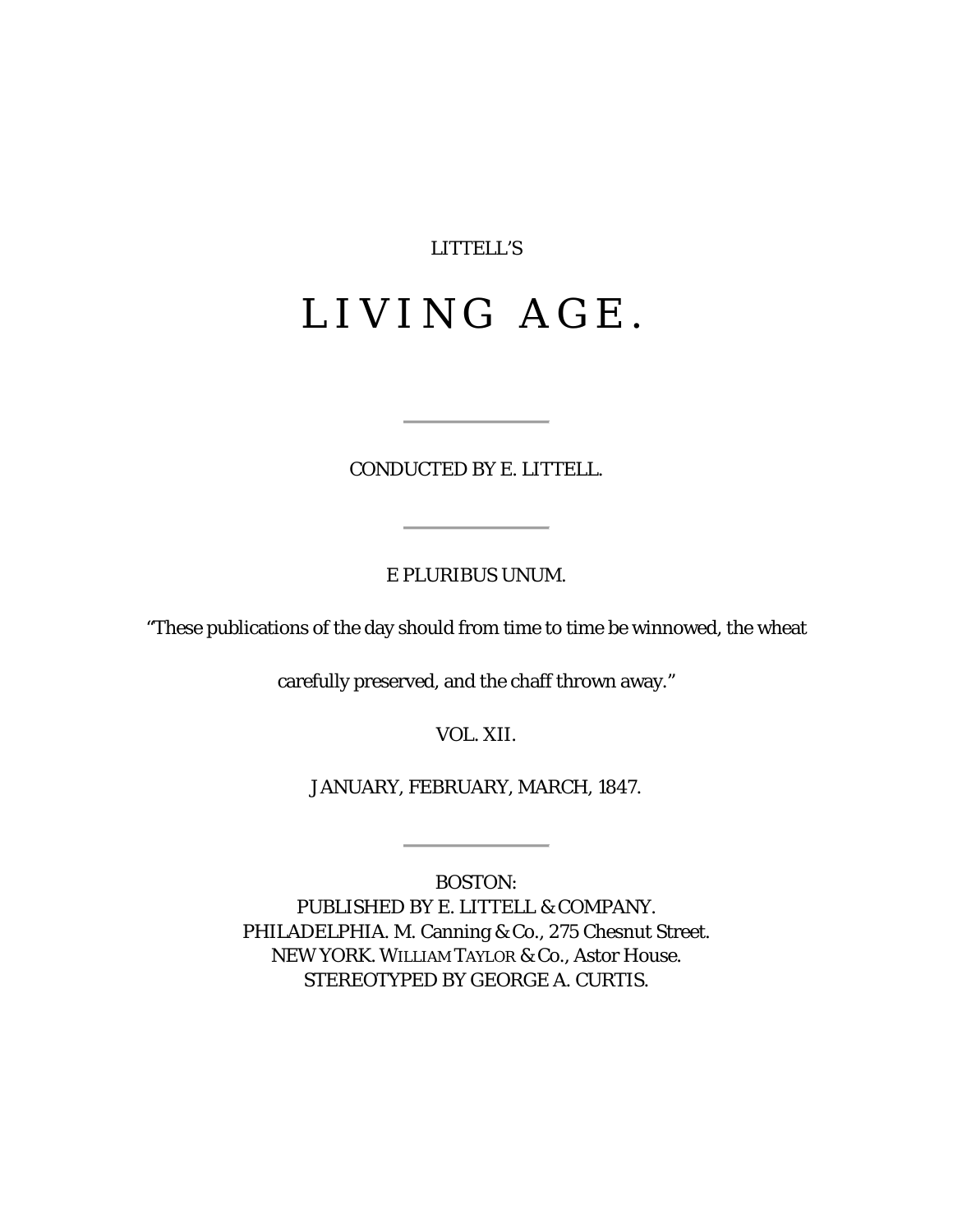#### From the [Quarterly Review.](http://books.google.com/books?id=CfXUAAAAMAAJ&dq=Quarterly%20Review%20Carlo%20Odoardo%20Stuart&pg=PA75#v=onepage&q&f=false)

*La Spedizione di Carlo Odoardo Stuart negli Anni* 1743-6, *descritta Latinamente nel* 1751 *dal Gesuita Giulio Cordara. e ora fatta Italiana da Antonio Gussalli.* Milano, 1845.

THAT civil war is the saddest of national misfortunes, and unrighteous rebellion the highest crime that man can commit against man, are propositions which few will dispute, when stated apart from political feeling. Yet not only is a totally different judgment formed upon these points amid the din and excitement of troubled times, but in almost every case popular legend and tradition are prone to clothe these scourges with attractive colors, which even the iron pen of history is loath to deface. Nor is this surprising, since scarcely any cause, however unworthy or desperate, has been entirely without the support of high-minded and heroic characters, who, in hazarding all that was dear to themselves, and precious to their country, have acted solely and constantly for conscience' sake. Thus have the religious wars in France, the rivalry of the Roses in England, even the skirmishes of the Covenanters in Scotland, developed characters and incidents honorable to human nature, and prolific in themes for the biographer and the poet. The various risings during last century, for the restoration of the house of Stuart to the British throne, are instances still more in point, for there principle was in direct antagonism with expediency. Setting aside the plea founded on divine and indefeasible right, and granting that the unconstitutional conduct of James II. had virtually released his subjects from their duty, still the hereditary claims of his son were beyond all doubt, and the miserable calumny which questioned his birth was too monstrous an assertion to tell in favor of a party which had none other to urge. It were vain now to speculate on the results to our country, had the Prince of Wales been placed under the training of judicious Protestant instructors, and called to the succession when the avowedly make-shift reign of William had reached its natural termination. But undoubtedly the individual character of those sovereigns who "reigned in his stead" was not such as to gain the confidence of foreign powers, or to conciliate the many at home, who, grudging them even a lip-service, reserved the allegiance of their hearts, and the obedience of their hands, for him whom they held to be their rightful lord.

Thus far was the Jacobite cause based upon sentiments worthy of sympathy, nor was it without other propitious influences. Its country leaders (for at court there was little to choose between a corrupt government and a self-seeking opposition) included many heads of the most ancient houses, especially in those districts where family influence retained an almost feudal sway; men more ready to hazard their all in behalf of a houseless exile than to calculate the advantages of facile conformity, or the gains of revolutionary vicissitude. It had the warm support of the ladies, ever prompt to sympathize with the unfortunate. The mass of its followers were persons in whom the olden ties of loyalty and clanship conscientiously resisted the innovations of political wisdom. That the qualities essential to a more than temporary success were wanting, that the ultimate failure was total, and that the eventual results of the Hanoverian sway conciliated all disaffection, and raised our country to an unparalleled prosperity, are circumstances in no way detracting from the romantic interest that hangs round the Jacobite struggles.

A theme which brought to our very doors incidents fitted for the days of chivalry, and which connected our fathers with adventures worthy of the paladins, has naturally inspired many a popular melody, and become a favorite in our national literature; and although a standard history of the rebellions of last century remains to be written, the materials for it, recently rearranged in the interesting volumes of Mr. J. E. Jesse and Mrs. Thomson, may now be regarded as nearly complete. Some gleanings may, however, still be found, especially on the continent; and to this point our present paper is given. The revolution of 1792 has, indeed, swept from France most traces of the mock pageantry of St. Germains, as well as of the stately court of Versailles; but in Italy the traveller is often startled by some memorial of vagabond royalty, in connection with the Stuart name. At Florence, whilst pacing "Santa Croce's holy precincts," he may gaze on the memorial raised to Alfieri's wayward genius by her who found in his affection a solace for the neglect of her degraded husband, Charles Edward; in an adjoining chapel he may visit the spot of her own repose; at the Palazzo Guadagni, (now San Clemente,) the home of her ill-starred union, he will find furniture bearing medallion portraits of the spouses, the arms of England in the hall, and C.R. upon the chimney weathercocks, as if in mockery of a royalty the sport of every wind. Travelling onward, he may note lapidary inscriptions commemorative of the exiles and their temporary sojourn, in the ducal palace of Urbino; in the Cattani villa, near Pesaro; at Viterbo, whither the son of James II. repaired to meet his bride, and at Montefiascone, where the marriage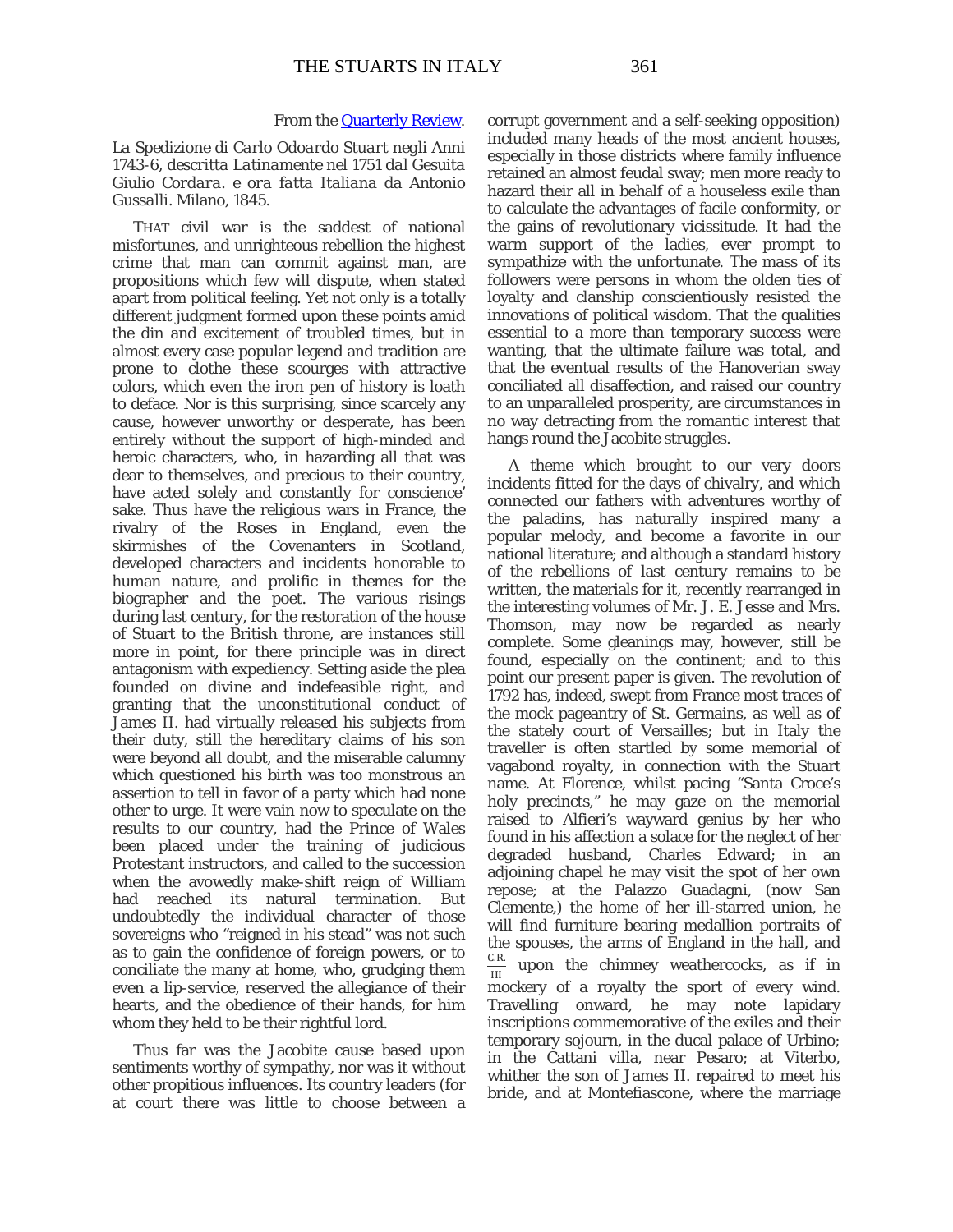ceremony was performed; at Alba Longa, where Charles Edward dragged out his last dishonored years; at Frascati, where he was buried—where his brother, the good cardinal-bishop, long and admirably maintained the respect due to his birth and his mitre—and where a grey-haired retainer of the decayed house still loves to gossip of his former masters. Lastly, at Rome he will find himself surrounded by Stuart memorials, and may yet pick up some Stuart relics. The Muti (now Savorelli) palace was the home of the little court from their first arrival in the metropolis of their church until the death of Charles Edward; the cardinal resided chiefly at the Cancellaria; Santa Maria in Trastevere, his titular parish, bears his arms; his mother's heart is enshrined in the church of the Santissimi Apostoli; whilst her tasteless tomb encumbers St. Peter's, in the crypt whereof are the ashes of her husband and her two sons, whose monument, erected by the heir of George III., suitably closes a career habitually marked by contrasts and contradictions.

In the Communal Archives of Urbino there is preserved a record of the residence of "*James the Third, King of Great Britain"* in that city, which throws some new lights upon a part of his history as yet little illustrated.[\\*](#page-2-0) It was the fate of the Stuarts to experience and to manifest to the world the faithlessness of the Bourbons, who, with a selfish policy that has been amply avenged on their posterity, affected an interest in the English exiles only at the moment, and to the degree, consistent with their own temporary objects, and who never cherished them but to squeeze the fruit and toss away the rind. The treaty of Utrecht, by which Louis XIV. recognized the Hanoverian succession, was but the first of a series of untoward events for the Jacobite cause, and it was rapidly followed by the death of that monarch, and by the entire failure of the titular king's descent upon Scotland. The Regent Orleans was not the man to befriend a falling cause; James, on his return to the continent, found no asylum open to him but the papal city of Avignon; and though, for a prince whose family had such sacrifices for the Romish faith, and whose residence under almost any temporal sovereign might have compromised his host, the papal states

were the natural asylum—even in that town the jealousies of England denied him a tranquil abode. As the Stuarts were at once the martyrs for popery, and the means whereby heretical England might be reclaimed, it became equally the paternal care and the policy of successive pontiffs to afford them an honorable retreat, and to promote their eventual restoration; but Clement XI., by birth an Albani of Urbino, was moreover a man of kind and generous dispositions, in whom illustrious misfortune was sure of a friend. He, therefore, readily offered his aid in extricating James from his embarrassing position; and regarding it as matter of public scandal, that one with such claims should wander as a vagrant, spurned from door to door, he settled upon the royal exile a pension of 12,000 scudi, (2610*l*.,) and invited him to select for his abode some town in the Italian dominions of the church, at the same time suggesting Urbino. The reasons for this preference may have been the private influence which his holiness could there render subservient to the convenience of his guest, and also the superior accommodation of the stately palace, wherein the long line of its illustrious dukes had, until within a century, kept a court celebrated throughout Italy as an asylum of the muses and the graces, a haven of letters and arts.

When James had decided upon accepting Urbino as a residence, the pope consulted his comfort by appointing to its government Monsignor Alemanno Salviati, a prelate already well known to the prince at Avignon, and by sending one of his own nephews to attend him on his arrival, with a suitable guard of honor. After visiting Rome to attend the functions of St. Peter's day, and to pay his compliments to the pontiff, who presented him with 20,000 scudi, (4350*l*,) he arrived at Urbino on the 11th of July, 1717, accompanied by the Dukes of Ormond, Mar, and Perth, and by a large suite, chiefly of Scottish gentlemen.[†](#page-2-1) Recent improvements have rendered its rugged site, comparatively accessible, but even then his Swiss carriage was dragged up to the palace by only three horses. Next morning he gave audience to the principal resident nobility, with the gonfaloniere or chief magistrate at their head, who

<span id="page-2-1"></span><span id="page-2-0"></span>Diario di Giovanni Fortuniano Gueroli Pucci, sulla venuta permanenza e discesso da Urbino, del Rè della Gran Bretagna Giacomo III. Stuardo.

There is in the same archives a list of the court, about fifty in number, including two ladies, one of whom was the high-spirited Countess of Nithsdale.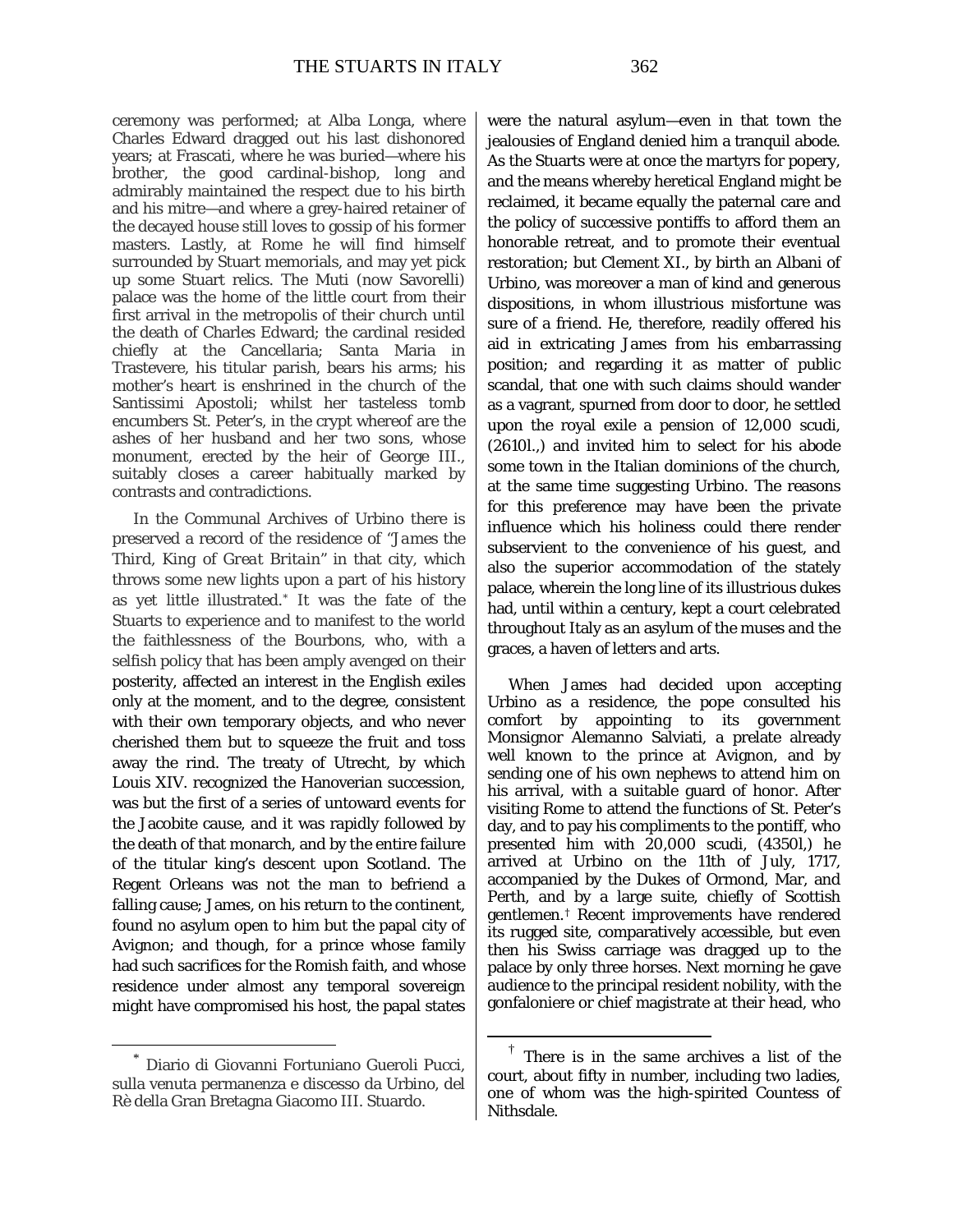kissed the lapel of his waistcoat, after which he attended high mass in the cathedral. From the details of similar ceremonials, the empty pageants of a nominal royalty, we gather a few curious particulars of this shadowy court. The most important and imposing of such occasions were those for devotional purposes, including a daily procession to mass, followed by the Romanists of his own suite, and the chief inhabitants of the town. On fête-days, and at his usual afternoon promenade, that indispensable observance of Italian life, he drove in a coach-and-six, escorted by his courtiers on horseback, and attended by liveried lacqueys and a guard of honor. A smile at such *attelage* may arise, when we add that the distance from the palace to the cathedral is scarcely the length of a state-carriage when harnessed, and that the longest of the three drives then practicable does not exceed a mile. Each of these led to a convent, but not unfrequently such visits were more with a sporting than a spiritual object, and were ended by "some hare-coursing with his clever little Danish doggies."

The stagnate gayeties of this provincial town received a remarkable stimulus from the arrival of so distinguished a guest, and the leading residents established public assemblies for Sunday and other holiday evenings during the winter. These "King James III." good-humoredly attended, joining freely in the conversation, and taking his, place at the card-table to play *ombre* with the ladies. He also honored by his occasional visits the evening receptions at the Casa-Bonaventura, "at which there was first a musical performance by native and other artists, until his majesty rising, bowed thrice to the ladies, and retired, but without allowing any of the gentlemen to attend him to the door, except his own suite, who, after seeing him to the palace, returned to the ball and cards which followed, with beautiful refreshments, all in sumptuous and brilliant style." As the carnival of 1718 advanced, amateur theatricals were got up by the academicians of the Pascoli, the entertainments being Agrippa, Griselda, and the Feats of Hercules, the last of which became an amazing favorite of the titular king, who presented the performers with a silver bowl, which they sold for 164 dollars.[\\*](#page-3-0) In,

order, however, to enjoy the more refined amuseI mcnt of the opera, lie made an excursion to Faoo, a town possessing for him associations of no ordinary interest. I^aura Maleroazi, daughter of an  $\parallel$  ancient family there, probably owed to the accident of her mother being sister of Cardinal Maaarin her  $\frac{1}{1}$  elevation to sovereign rank, as wife of Alfonso, Duke of Modena; her daughter, Maria lleutrice, became Queen of England, and mother of the exile.

[During Lent, oratorios were given at the governor's J expense, and the Easter solemnities were performed by James with exemplary devotion, though with a magnificence becoming his conventional rank. These hiving been concluded, musical entertainments were provided for him by the families of Bonaventura and Staccoli; but on the 18th of May a courier brought tidings of the death of the widowed Mary of Modena in France, and the tiny court of her son was suddenly changed into a scene of mourning, the funeral offices of the dead being repeatedly performed, with every elaborate and costly observance of the Romish ritual, wherein the entire city participated, in mourning attire. In return for these various civilities, the chevalier gave a public banquet every two months, on the inauguration of the new gonfaloniere, or mayor.

On the 6th of October, 1718, he set out incognito, in the hope of meeting at Ferrara his bride, Maria Clementina Sobieski, and of bringing her to Urbino for a short time, before transferring his residence to Rome. These plans were, however, rendered abortive, by the news which met him at Bologna of the princess having been arrested at Innspruck, at the instigation of George I., and the chevalier in consequence summoned his suite to join him at Rome, to which he immediately repaired, and whence he soon after visited the court of Spain, to superintend the embarkation of Ormond's unavailing expedition to Scotland. The recollection of the attentions he had met with at Urbino was not soon effaced from his mind, and, on his return to Rome, in the autumn of 1722, after passing the summer at Lucca baths, he carried his queen to visit his mountain refuge. During their

in a living pyramid, crowned by a boy called the crest, whose *coup de force* consisted in cutting a somerset upon the head of his single supporter. A variation very popular in the "Ocean Queen" consisted in placing a man's feet upon the sharp and mobile iron prows of two gondolas, as the base of an obelisk composed of three posture-makers successively standing on each other's shoulders, and crowned by a *crest-boy* heels upwards!

 $\overline{a}$ 

<span id="page-3-0"></span> <sup>\*</sup> This amusement, transmitted from the palmy days of Venice, was managed in much less classic taste than its name would seem to indicate. On a wooden stage resting upon barrels, a group of men supported shoulder-high a smaller stage, on which stood another smaller group, upon whose shoulder, a third tier placed themselves; and so upwards until seven or eight tapering stories rose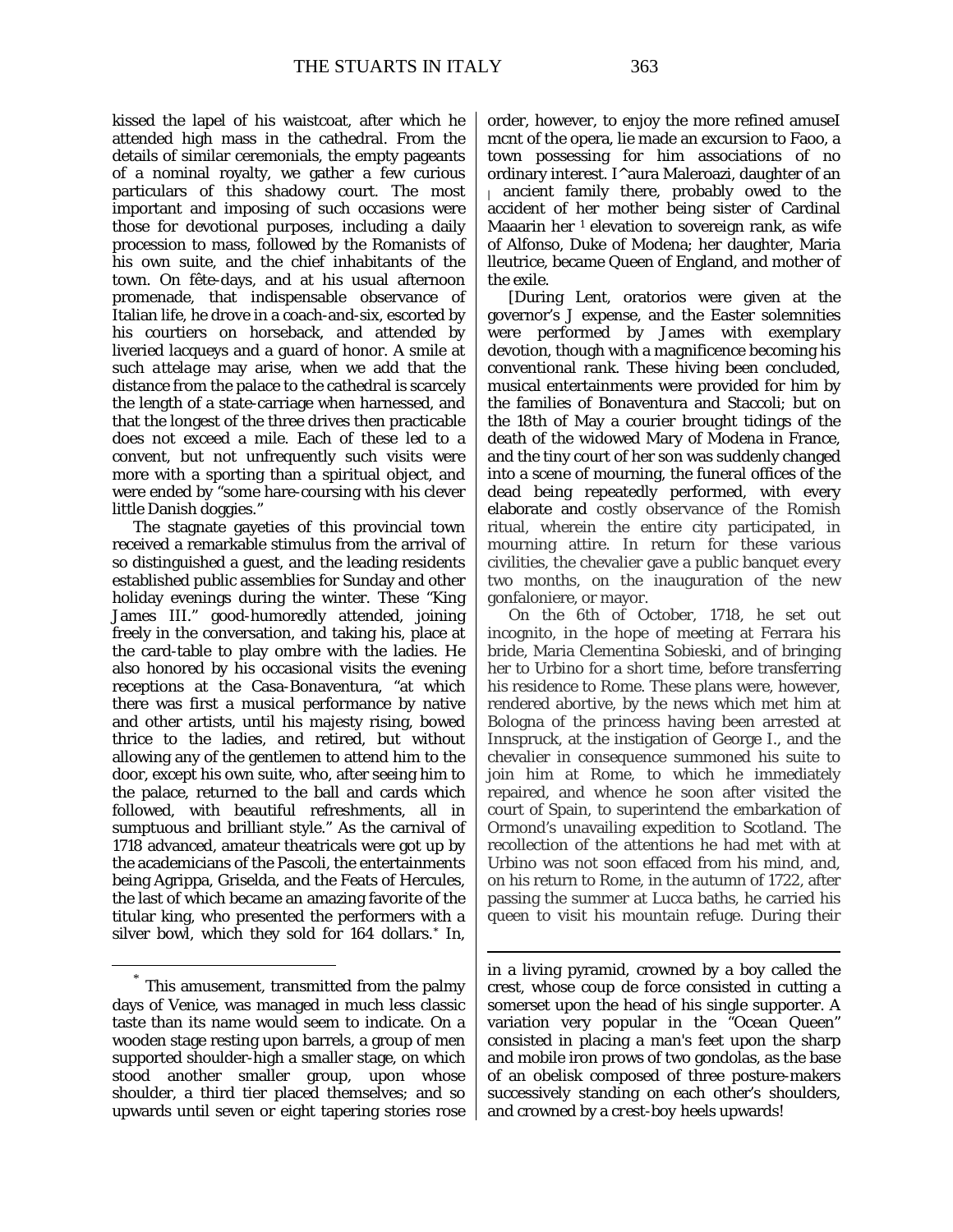stay of three days, his favorite interlude of the feats of Hercules was repeated, with other diversions and religious functions which it is unnecessary to detail.[\\*](#page-4-0)

His court had been gladdened by the birth of an heir to his visionary honors at Rome, on the 31st of December, 1720. The infant was ushered into the world in presence of ten cardinals, four Roman princes, the senator, two conservators, two ambassadors, two bishops, many "milords," and nine Roman princesses: his baptismal names, hitherto partially overlooked, were James Philip Louis Casimer Thomas Silvester-Maria Charles Edward.

Regarding the marriage of James, little is known but that it proved unhappy. The intrigues that spring spontaneously in courtly soils seem to increase in rancor as their field is narrowed and obscured. In the few documents that remain to shed a sickly light on the pageant royalty of the Muti palace, we may trace a struggle between the influence of Maria Clementina over her husband, and that of Hay, titular Earl of Inverness, master of his household, which ended in the lady's retiring to a convent. It would be very profitless to rake up these squabbles, or to weigh recriminating statements as to the husband's morals and his wife's temper; but we may quote portions of a letter addressed to her in French, on the 11th of November, 1725, as throwing light upon their respective manners:—

"I am very glad, madam, that you have taken the step of writing to me on this occasion, since I have thereby an opportunity of fully explaining to you my feelings in the same manner, which I prefer to doing so verbally, having long been aware from experience that you are so prejudiced against whatever originates with me as not to listen to me patiently. I am also apprehensive that my sentiments have not been clearly explained to you, and I would fain believe that you in no way authorized the manner, so little respectful or decent, in which these matters have been discussed with me.

"Certain it is, madam, that I have ever loved you alone, and that I have never desired anything more anxiously than to please you in all respects, always with due regard to reason, my honor, and the advantage of my affairs.

"I know but too well that we have often experienced anxieties and difficulties, but these I should always have endured with greater equanimity, had I not observed them to be occasioned less by the vivacity of your disposition than by your over-readiness to listen to petty complaints and insinuations, and to fancy yourself hurt in the persons of those who retailed them; and you cannot but recollect with what patience I have for two years submitted to your sullen humors, and how, when you scarcely would speak to me or look at me, I had recourse only to silence.

"You will, I trust, reflect that you not only have at all times possessed my entire and undivided affection, but that, in as far as my circumstances and station permitted, I have neglected nothing that could contribute to your contentment; as regards expense I never restricted you; you are free to go where you choose; you have seen whomsoever you thought fit; you write and receive letters without restraint; and you know moreover that, far from encouraging your life of solitude and retirement, I did my best to induce you to extend your amusements, which would have also added to my own. In short, everywhere and in everything have I left you at liberty to follow your own tastes and inclinations, only reserving to myself the mastery of my own household and affairs."

After adverting to the questions regarding Lord Inverness, and other domestic details of small moment, he continues:—

"Such being the state of matters, .I could not but be equally surprised and offended when a threat was brought to me, that, if I did not dismiss an able, faithful, and laborious minister, you would go into a convent; for even had I been disposed to replace him by another, after such a proceeding my honor required me to retain him. But setting aside this motive, I could not at the present juncture displace him, without ruining my interests and throwing my affairs into the greatest confusion. He however, tired and vexed at being constantly the object of your undeserved aversion, as he so long has been of that of my enemies, has asked leave to retire, and only my positive orders retain him about me. See, madam, to what difficulties you expose me! What honorable man will venture to

<span id="page-4-0"></span>In compliment to his sojourn at Urbino, Cardinal Hannibal Albani dedicated to him the handsome volume illustrative of that city published under his auspices in 1724. The Casa Bonaventura above named retained until the present year two interesting pictures, one representing the chevalier's marriage, the other his eldest son's christening; both full of portraits in the gorgeous court dresses of the day. These are now the property of the Earl of Northesk.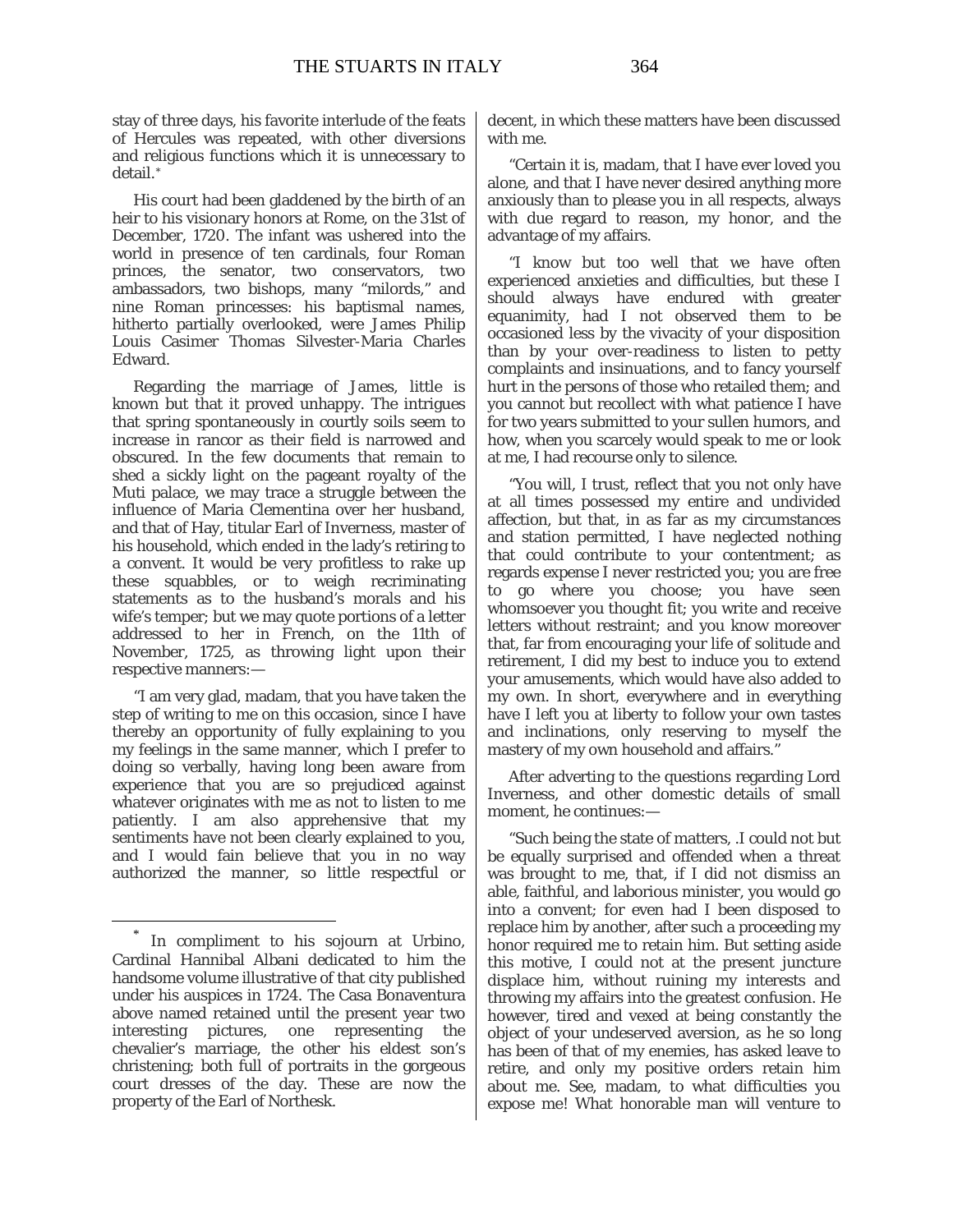serve me, after the scenes you have publicly exhibited? Do not then wonder that I expect from you some token of regret for the disrespect you have shown me, and for the injury you have done yourself and me by so unheard-of an exposure, and that you will thereafter open your heart to me unreservedly; if you do so I shall forget the past, and shall in future only study your satisfaction and happiness.

"I protest, madam, that I know of no just ground you have of complaint against me; were I conscious of any, I should assuredly remedy it, but I am persuaded that if you take time for candid reflection, you will be touched by all I am writing to you, and by my gentle and kind behavior towards you. Do then repent of the past, and do not drive matters to extremity, which indeed you cannot do without precipitating yourself into irretrievable mischief, and incurring responsibility to God and man.

"This, my dear Clementina, is all I can say upon a sad and lamentable subject. I conjure you to make it matter of serious meditation. Think how glorious it is to avow an error, and that it is but by correcting it you can restore your happiness; and do not any longer resist the last efforts of my tenderness, which only awaits your return to rekindle, never again to relax or cease.

#### "JAMES R."

This letter was received a few months ago, with other similar documents, from the Count Sigismondo Malatesta of Rome, heir, through his wife, of the Canonico Angelo Cesarini, the secretary and testamentary trustee of Cardinal York. Many Stuart relics have been obtained in the last few years from the Malatesta palace. Some old family portraits were bought by the Baroness Braye, and a number of books, papers, medals, miniatures, and engravings have been secured by Lord Walpole, the Rev. James Hamilton, Mr. Dennistoun of Dennistoun, and Mr. R. J. Macpherson. This last gentleman, a landscape painter in Rome, whose family suffered for their stanch Jacobitism, obtained from the Muti villa at Frascati, long occupied by Cardinal York, an interesting picture of the Muti palace, when decked out and illuminated for his elevation to the purple, with portraits of his father, himself, and most of their little court. This picture has since passed into the possession of the Marquis of Douglas. A beautiful portrait of the elder Chevalier, painted at Urbino and left in the palace there, has been lately sent to Fingask Castle in Perthshire, the former owner of which, Sir Stuart Thriepland, was "out" in "the fifteen" and "the forty-five." Among the Malatesta papers was found a most voluminous diary kept by the cardinal's secretary at his desire—a heap of puerile prolixity, from which, nevertheless, many curious particulars might be selected.

But it is time to turn to the work named at the head of this article. An expedition, such as that of Charles Edward in 1745, naturally aroused much sympathy and interest on the continent. The hereditary principle had not yet been exposed to such rude infringements from the popular will as a later age has witnessed. By foreign communities, unversed in constitutional niceties, and generally of Romanist convictions, the exile of the Stuarts was viewed as a purely religious persecution—an impression confirmed by the uniform support they received from the holy see. Further, the aggravation of their sufferings by the heartless conduct of near relations who had supplanted them, and the favorable contrast of their high-bred and elegant address with the harsh, rude manners of the early Hanoverian princes, conciliated a majority of Europe to their pretensions. The total failure of the enterprise ere long dashed these wide-spread aspirations, but the heroic features of the cause, and the rumored romance of the chevalier's personal adventures, awoke far and near an intense curiosity for the details. Of the various attempts to supply this information abroad, that of the Jesuit Cordara would probably have been the best calculated to fulfil its purpose, but for the perverted pedantry which induced him to clothe in a dead language a work written on a purely popular theme, and it was not until last year that an Italian version of it appeared, to renew for the moment the interest of a long past topic.

Giulio Cesare Cordara was born in 1704, of the noble family of the Counts of Calamendrana in Piedmont, and received his education at Rome. At an early age he was enrolled in the order of Jesus, and soon distinguished himself by the easy eloquence of his writings, both in Italian and Latin. These qualities recommended him as continuator of the History of the Jesuits, begun by Orlandini; but after the publication of one volume, the undertaking was suspended, and passed into other hands. He subsequently increased his reputation by a variety of literary performances, including several saintly biographies. None of his compositions are, however, more creditable to his industry than the long neglected narrative which we have now to notice. Cordara survived the suppression of his order, and died at a very advanced age. From such a writer we cannot reasonably look for much novelty as to the leading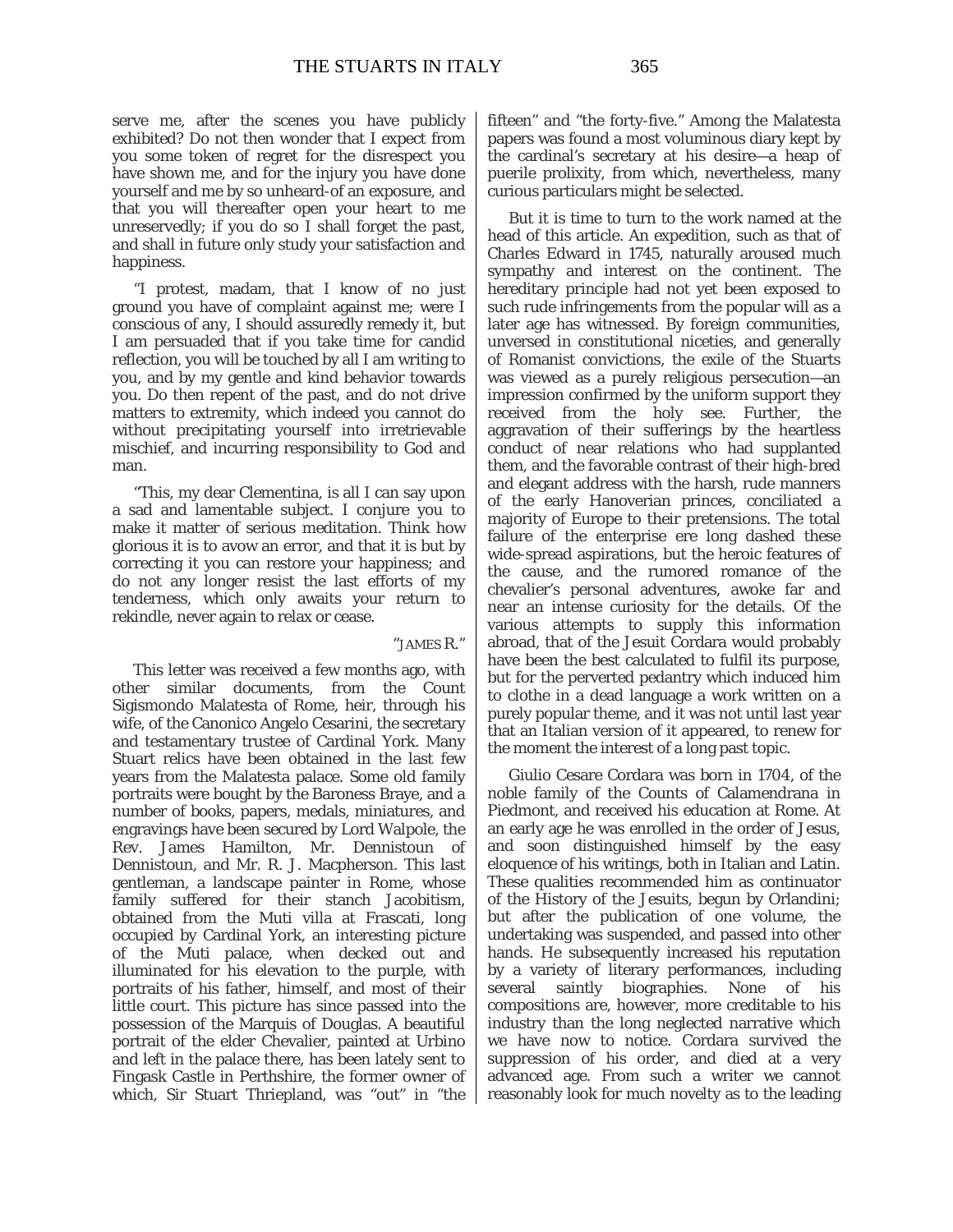incidents of the insurrection, and of the two campaigns through which it was protracted. Neither can we regard him as our best authority for the wanderings of their hero, after the rout of Culloden had rendered him an outlawed felon. But as to the means whereby the prince trained himself for what he considered his mission, and the circumstances under which it was prepared in Italy, we feel ourselves bound to accept the accomplished Italian as a new and important witness.

"Edward, titular Prince of Wales, was reared from infancy never to forego the desire or the hope of recovering the crown, and, even in early youth, it was his aim to discipline to every kingly art those talents and regal endowments with which nature had furnished him. Features of remarkable regularity and beauty, with a certain princely air; a noble, generous, and fervid disposition; a soaring spirit, capable of the loftiest flights; a nimble yet robust frame, and an equable temperament were native gifts, to which he added a studious acquaintance with all courtly habits and observances, and an admirably gentlemanlike and easy manner, with an unfailingly joyous and fluent address. Though avoiding all arrogance, he never demeaned himself to folly or trifling. He was averse to idleness, but much more to those sensual indulgences which Rome offered to a youthful prince, he knew several languages, and could converse freely in Italian, Latin, English, and French; his acquaintance with ancient and modern history was likewise extensive for his years. But the bent of his mind lay enthusiastically towards military life, as the arena of glory and distinction. And although he had nothing to desire in point of station and magnificence at Rome, where the citizens paid him royal honors and deference, yet he was sick of his residence in a community of priests, where, surrounded by peaceful pursuits, he found himself constrained in his prime to drag on an inactive existence.

"Meanwhile, however, he strengthened and hardened his limbs by every masculine exercise. His delight consisted in horsemanship and in the chase;—not in sooth the effeminate and boyish amusement of birdlime and snares, but the more manly and bracing sport of shooting, in which he was so skilful as never to miss. This he preferred to everything else, frequently passing the entire day from dawn to sundown in rugged forests, exposed to winter rains and solstitial suns, and reaching home at night-fall, famished, scorched, or benumbed, yet happy. He thus disciplined himself for the hardships of war, until, feeling his courage and energy equal to them, he began to lament his ignorance of military skill, the sole means of elevating himself to sovereignty. The power of delineating fortifications, and talking speciously of theoretical tactics, he looked upon as superficial matters, in which any one may become an adept. He therefore urgently besought his father no longer to keep him lounging at home, but to send him where he could learn the art of war, as it surely was the duly of one born and bred in the expectancy of a crown, to be a soldier ere he became a king, since that was the only path that could lead him to substantial sovereignty. Whilst secretly approving this youthful ardor, his parent mildly restrained such premature outbreaks, pleading the necessity of succumbing to circumstances and to evil times. This, however, the prince reärgued, saying that on the contrary we ought to struggle against adverse events, and by our own energy repair the injustice of fortune."—*Ital. Transl*., pp. 4—6.

In 1734 the long smouldering struggles of Spain and Austria once more turned Lower Italy into a battlefield, and as the victorious army of his most Catholic majesty was commanded by the Duke of Berwick, natural son of James II., the opportunity was favorable for "ratifying the wishes of his grace's nephew. The young prince was therefore sent to the Spanish camp before Gaeta, as a spectator of the siege; but the quality of an actor better suiting his fervid spirit,

"he flew to the lines, and there so entirely devoted himself to the duties of a soldier, that, though but a novice in his fifteenth year, he set an example to the most steady officers and most experienced veterans. The troops kept their eye upon him, anxious for his safety, as, amid heat and dust, he galloped about the camp, reconnoitred the trenches, mines, and outworks, or, rushing where the shot fell thickest, was the foremost with voice and example to repel the enemy's sallies. Although all this somewhat disconcerted the duke, to whom the youth's safety had been especially committed, and who blamed him for so rashly exposing himself, he could not refrain from admiring such gallantry, and holding it up as an example to others. When the Austrians at length surrendered, Edward was the first to penetrate the fortress, not by the opened gate, but by a breach through the battered walls, amid the admiring plaudits of the army."—pp. 7,8.

From these scenes the prince returned to his father, more than ever anxious to enter upon the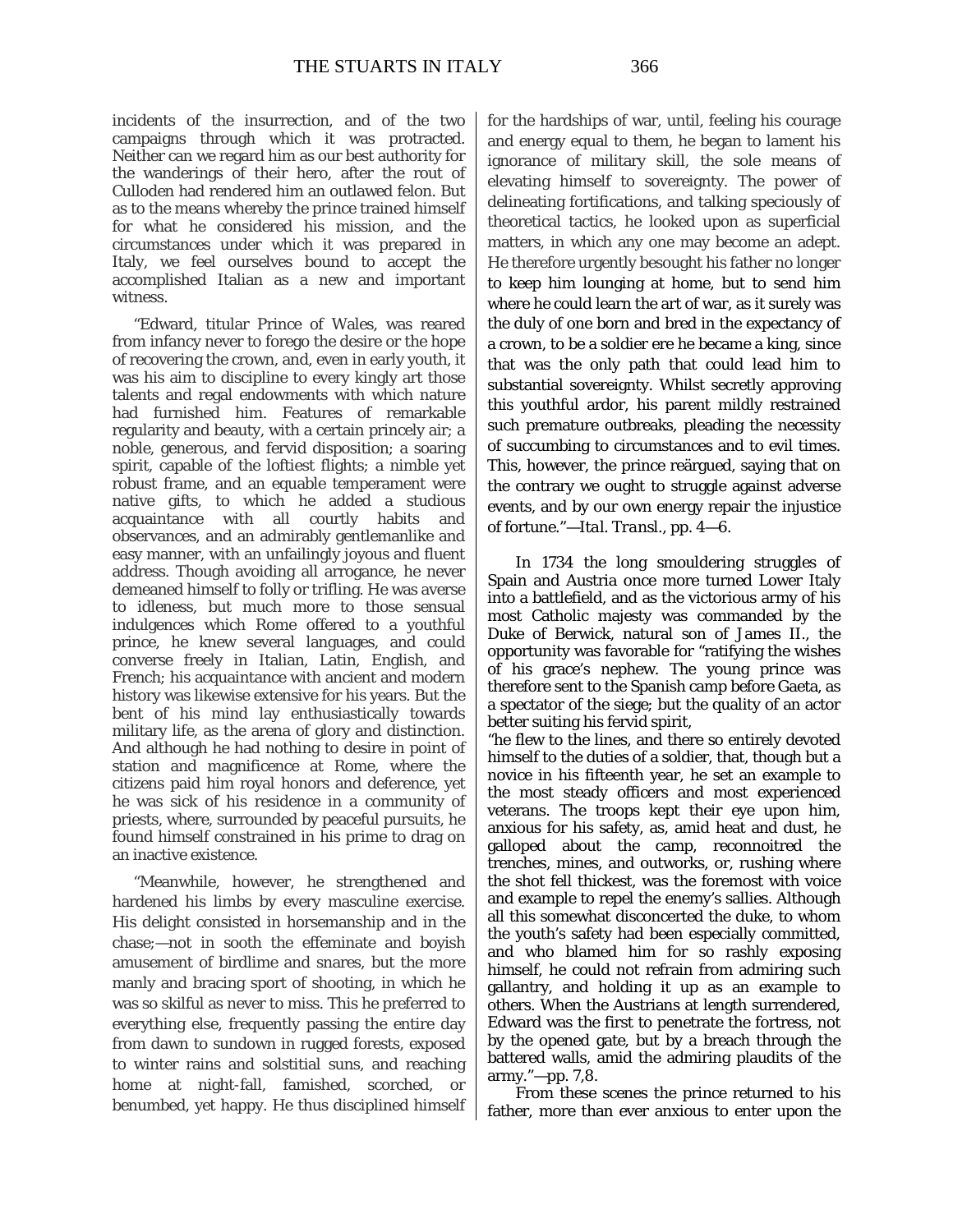career of military glory of which he had thus temptingly tasted, and which he regarded as the destiny of his life. The repose of Europe was of brief duration, and in the new complications which brought about the seven years' war, the English government seemed to have its hands full. It was about this time that the Cardinal de Tencin was called to the French council-board, who, owing his hat to the Chevalier de St. George, took a warm interest in the Jacobite cause, and warmly urged it upon his master. Flanders was then the seat of war, and France having difficulty in making head against the English and Austrian arms, a descent upon Scotland in the name of the Stuarts was suggested by the cardinal, as a politic and welltimed diversion. The scheme being approved by Louis XV., two English gentlemen reached Rome on the 15th of December, 1743, one with secret credentials to arrange a plan of action with the titular king, the other provided with false English passports to facilitate the transit of Charles Edward. To James, in whose bosom the pulsations of ambition had long been stilled, the proposal for an invasion was little pleasing. Experience had amply taught him the weakness of his cause in Britain, and the hollowness of French professions. Whilst, therefore, he admitted the duty of an effort to win for his children a crown that for himself had lost its attractions, he hesitated ere he should commit a beloved and hopeful son to the hazard of an expedition, without more detailed calculations of its chances and more ample guarantees for its success. At length he escaped from the dilemma by a course natural to weak minds, and threw the responsibility of deciding upon the prince himself—whose youthful enthusiasm had as yet been chilled by no lessons of personal disappointment.

Within twenty days Charles was ready, but the English fleet in the Mediterranean, and the British influence with some of those states which divided Rome from France, rendered the risks of the journey such as to demand the utmost prudence, and above all, a secrecy impenetrable by the spies who surrounded the royal exiles. From the verbose narrative of the Italian writer, we select the following particulars of the arrangements by which these perils were barely surmounted:—

"One of the English gentlemen was sent back to France to warn Louis of the speedy arrival of Edward, whilst the other was despatched with his baggage to wait for him at Massa, and prepare matters for their journey onwards through the Genoese territory, it being decided that the prince should ride thus far in the character of a courier. A trusty and courageous servant, well acquainted with the roads, was desired to hold himself in readiness on a given day to attend one of the papal court to France, but under threat of ruin should a word of this transpire. The 9th of January, 1744, being fixed for the departure, a great hunting party was announced for that day at Cisterna in the Pontino Marshes, about thirty miles from Rome. To that place, surrounded by forests and abounding in game, there were sent forward a number of chasseurs and servants, with the provisions and material required for a fifteen days' chase, such as the prince and the Duke of York generally gave there at that season. Those only were in the secret whose assistance was required, and the scheme was conducted by one Dunbar, a cautious Scotchman, with ready tact in circumstances of difficulty, who had been tutor to the prince when a child. There was some doubt as to imparting the secret to the duke. Edward inclined to do so, for he could not bring his mind to set off without au adieu to a beloved brother, whose discretion, superior to his years, seemed to ensure his silence. Nevertheless, upon full consideration, the step seemed inadvisable, as any shade of sadness in his face might awake suspicion. Edward, therefore, absorbed by the glory of the enterprise and suppressing every natural feeling, went about to the last, maintaining his wonted hilarity with his brother, his attendants and friends, to the great astonishment of the king and of Dunhar, who watched him with the consciousness of what was impending. Still more was their surprise the evening preceding the departure, when, it being generally known that the princes were to set out next morning for Cisterna, the chief Roman nobility came as usual to pay their respects. Edward, unchanged in countenance and spirits, received and conversed with all just as usual, talking of the *chasse* and amusing the circle with games. His father's firmness was equally unflinching, and, after dismissing their visitors and supping with his sons, he wished them good-night. Thereafter the prince secretly spent an hour in his parent's chamber, who placed in his hands a patent of regency, to be published when the fitting time should arrive.

"Edward's slumbers were brief. At two in the morning he rose, and ordered a carriage and three saddle-horses to be got ready, that he might be off before dawn and begin his sport the same day. Having sent to desire his brother to follow when he liked, he got into the carriage with his governor, the Chevalier Sheridan, and drove to the gate of San Giovanni, preceded by the Chevalier Stafford, first equerry, after whom the servant, who had been previously engaged to go to France, rode with a led horse. Edward, on driving up, found these horsemen at the gate, and, as if taken with a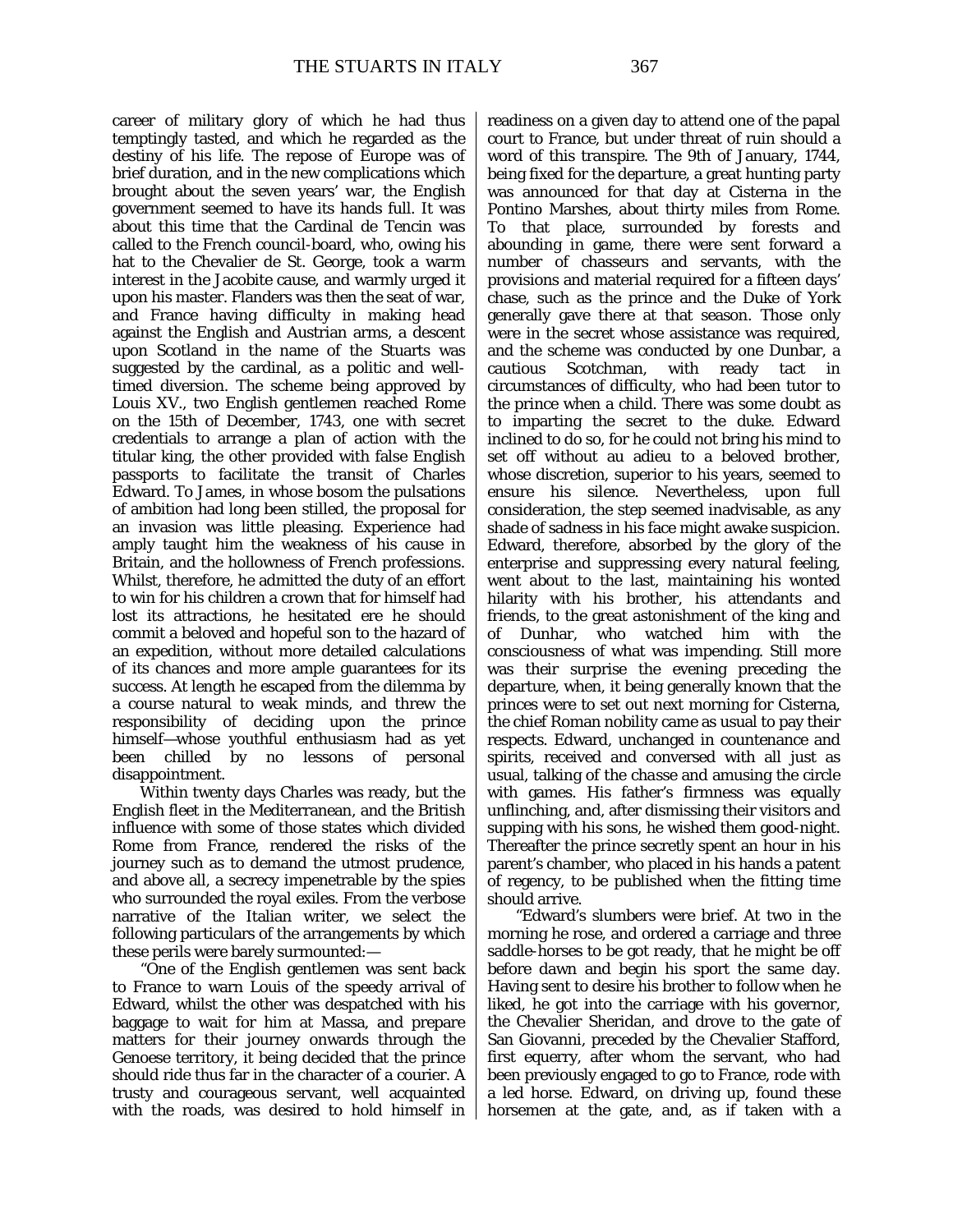sudden fancy to ride, stopped the carriage, jumped out, and vaulted into the vacant saddle. As a blind to the servants he called out to Sheridan to go by Marino, whilst he would take the Albano road, adding with a boyish boast, 'Let us see who will arrive first.' Both ways led to Cisterna; but whilst the former was then the great post highway, the latter, though somewhat shorter, was in winter almost impassable from mud and watercourses, and from it a crossroad immediately branched to the left, towards Frascati. Edward feigning a fancy for the country track to Albano, Sheridan, as if to prevent him, exclaimed, 'Now do not! Why, at this season that way is no better than a bog. What if the king should hear of it?' But he addressed a deaf ear; for the prince, applying his spurs, was off in a twinkling, followed by Stafford and the servant. As they held to the left towards Frascati, Sheridan, to prevent the coachman observing this, pretended to slip and hurt himself in getting into the carriage, thus distracting the man's attention, and detaining him until it seemed time to give the word for proceeding. Edward, having thus got out of sight, pulled up and dismissed Stafford, with instructions how to perform his part; he then muffled his face as if against the cold, and the carriage being meanwhile well on its way, he turned his horse, and with the servant regained the gate at full speed, whence he took to the right, making the circuit of the walls under cloud of night to the Via Flaminia, and so by the Ponte Molle fell into the Florence road. There being then a regulation against supplying post-horses to any one who started with his own, Edward had provided the following expedient to evade it. After thirty-five miles he quitted the highway, and rode up to the Villa Farnese at Caprarola, then occupied by Cardinal Acquaviva, the Spanish ambassador, for one of whose household he was readily taken. The cardinal, privy to the device, had a pair of saddle horses bespoken from the next post, with which Edward again took the road in the disguise of a courier; and so changing at the usual stages, he reached the Genoese territory in four days.

"Whilst he thus travelled day and night, a fine comedy was enacted at Cisterna. The actors were few, but well versed in their parts; the *prime* being Chevalier Sheridan, whom we left abandoned by the prince outside the Porta San Giovanni. On arriving at Cisterna he was asked as to his master, and, on hearing that he had not appeared, he affected amazement and regret, blaming the boyish folly of quitting the good road at that season, and his own stupidity in not having prevented it. After three hours thus passed in suspense, the Duke of York came up with his suite, and anxiety gave way to alarm. Edward having addressed a letter, revealing his design, to be given to his brother on reaching Cisterna, the sadness naturally resulting from such news admirably tallied with the concern befitting the simulated circumstances. Just as the duke, affecting to believe some serious accident to his brother, who ought to have arrived so long before him, was hurrying off messengers to ascertain what had befallen him, the Chevalier Stafford was seen spurring onwards. On dismounting he desired them to take heart, and not look for the prince, who would not probably appear for three days, having fallen from his horse near Albano, and bruised his side by the shock, occasioning a slight swelling; that he had gone in consequence to the Villa Albani, [which was then occupied by the Stuarts,] where, though not apprehending the slightest danger, the surgeon wished him to lay himself up for a short time, as otherwise the recovery might prove tedious. He added that the prince's greatest anxiety was that the king might hear nothing of the accident, and his especial wish that neither his brother nor any of the suite should stir, but that the hunting arrangements should proceed just as if he were there. Sheridan, as if believing this news, in a state of great excitement protested that he would at once ride to Albano, and abused Stafford outright for abandoning at such a moment the prince committed to his care. The other urged him in God's name not to move, as the superintendent at the villa and a servant were all that the prince needed, whilst the arrival of others, would rouse suspicion among the peasantry, and so the accident might transpire, occasioning much grief to the king and indignation to the prince. All the party were convinced by these reasons that his highness' wishes ought to be observed; and Sheridan, yielding to their united representations, at last remained quiet. Stafford returned to Albano, and the Duke of York gave orders that no one should speak of the mishap.

"The comedy thus arranged was received as fact by all, indoors and out; Stafford kept it up by daily messages as to the prince's health, which regularly improving rendered certain his arrival on the third day. At length, just as the duke was about setting out to meet him, there came a letter from Stafford to say that his highness desired the party to transfer their headquarters to the lake of Fogliano, where he would join them on the morrow. This they did, giving out that Edward had preceded them from Albano, and though he did not appear, the duke desired the *chasse* to go on all the same, and that every one should attend to his own business. The place was ten miles from Cisterna, at the foot of Monte Circello, a lonely spot inhabited but by a few fishermen. Means were taken to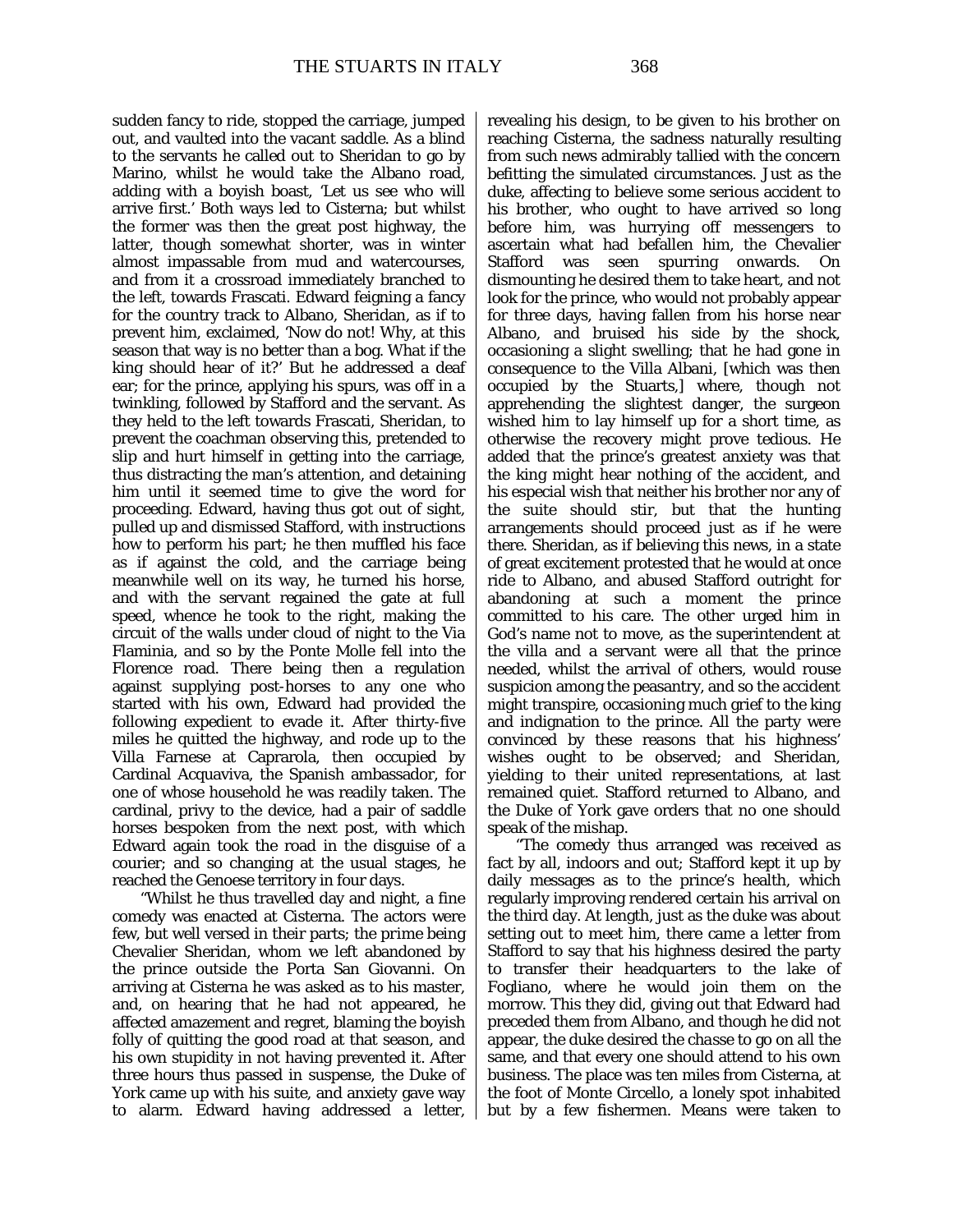intercept all letters which alluded to the prince's absence, and the fishermen who resorted to the Roman market, a dull and incurious race, were instructed to say to any who might ask after the Prince of Wales or his fall, that he was quite recovered, and entirely occupied by his sports. Presents of wild boar and venison were at the same time forwarded in his name to the chief Roman families, and by these various devices eleven days elapsed ere his absence was known."—pp. 21-32.

When the truth at length transpired, great was the bustle, infinite the surprise, endless the speculations of the Roman public. But a warm interest in his success, fervent wishes and devout prayers, were the willing tribute of all classes to one whom they regarded as the pride and ornament of their city. A pamphlet, comparing the flight and fortunes of Charles Edward to those of Demetrius, son of Seleucus, as recounted by Polybius, issued from the press, and by its spice of vapid pedantry secured a run of passing popularity. But whilst his admirers were thus trifling, the prince urged his way towards the land of his fathers. At Massa he joined his English friend, who had got over the difficulties attendant upon a strict *cordon sanitaire* on the Geonese frontier in consequence of the plague in Sicily, and continuing his journey without delay he reached Genoa (about 330 miles) at noon of the fifth day. There, in the house of a friend, he sought a brief repose after attending somewhat to his person, "not having changed his dress or slept all that while, nor eaten more than a few eggs, hastily swallowed by the way." Notwithstanding these fatigues he started the same evening in a hired carriage, and on the morrow was at Savona, where all his previous exertions had nearly proved vain. The King of Sardinia, being allied with Austria and England, kept the Ligurian passes strongly guarded against any descent by the French or Spaniards into Italy a British fleet, under Admiral Matthews, sweeping the coast for the same purpose. As the best means of avoiding this double danger, Charles Edward had engaged a light vessel of Finale to carry three persons from Savona to Antibes in France, but an ill-timed storm rot only impeded its arrival, but during six entire days prevented any sort of craft leaving the port. Irritated by this loss of time, and unaware how soon his escape might become known to the English cruisers, he formed the daring resolution of pushing on to Finale, where he found his bark ready, sprang on board and made sail, hoping to pass in the night Villafranca, where the fleet was riding. In this he succeeded; but as his boat crossed the bay from Monaco to Antibes, scudding under a press of sail through the boiling surf, she was descried at dawn from the British

mastheads, and an armed tender was instantly dispatched to overhaul so suspicious a craft. The chase was continued into the port of Antibes, which they reached together, the English insisting that if the Finale boat was admitted they also should be, on pretext of victualing. To get rid of the dilemma the commandant ordered both off, saying that he could not give pratique to any boat from the Italian coast. Thus repulsed into the very jaws of the enemy, Charles with difficulty obtained that the English should start first, and when they were gone discovered himself to the harbor-master, who, with many apologies, took him out of the Finale boat ere he sent it off again for Monaco, whither it was hotly pursued by the English cutter. It was not before dusk that Charles ventured to leave the harbor, and after a few hours' halt he hurried to Avignon by land, whence, after a long consultation with the Duke of Ormond, he resumed his route to Paris.

There the prince was destined to experience from the Bourbons that Punic faith of which his father might have, with good reason, forewarned him; and, after a storm, less damaging to the invaders than to the British fleet, the din of preparation for a descent upon England died away, when it had served the usual purpose of false alarm. Under these circumstances the conduct of Charles was dictated by a prudence beyond his years; and instead of either relying upon the hollow promises of Louis, or of manifesting a pique he could not but feel, he turned to good account the remissness of France in his behalf, by giving out that it was not on foreign aid he relied for his restoration. During the sixteen months he spent at Gravelines and in Paris he never went to court, avoided all unnecessary displays, and appeared in public exclusively with English, Scotch, or Irishmen. This system quickly reached Great Britain through spies and friends, where it at once calmed the suspicions of the government and gratified the feelings of the Jacobites.

But although the abortive armaments of Dunkirk and Brest had served their end, by raising merely the panic of an invasion, Charles Edward had no intention of letting himself be the cat's-paw, and his British partisans the dupes, of such selfish and hollow policy. Upon their royalty and his own energy he resolved to cast the hazard; and, singlehanded, to dare the conquest of a kingdom which he believed devoted to his cause. After above a year spent in arranging the machinery requisite for the enterprise, with a circumspection which defied detection, he decided upon sailing for Scotland. In the small and secluded harbor of St. Nazaire, near the estuary of the Loire, there lay snugly a sloop-ofwar, carrying 18 guns, chartered in the name of one Walsh, an Irish gentleman. Thither the prince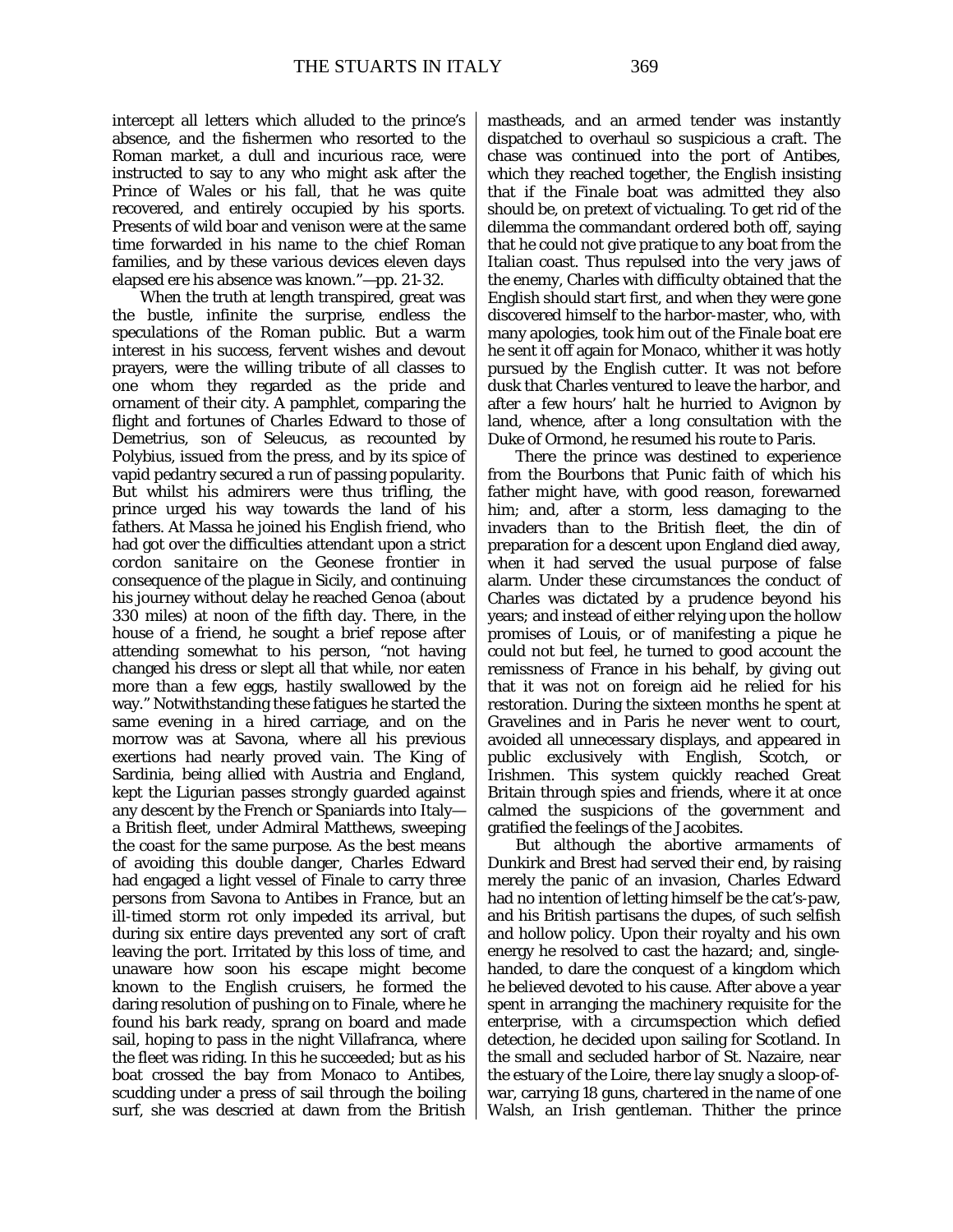secretly repaired with seven trusty comrades, who, "in full reliance on their own bravery and the justice of their cause, embarked to overthrow one of the most important sovereignties of Europe." About the middle of July, 1745, they sailed from Belleisle, along with a French frigate, which, without any apparent concert with the sloop, had private orders to precede her, and look to her safety. To this precaution the prince's escape was probably owing; for having fallen in with an English convoy off the Irish coast, the French frigate fought the enemy's ship-of-war for seven hours, whilst the sloop bore away for the Hebrides, where she landed the adventurers, after a passage of eighteen days.

With authorities at hand, more accurate, ample, and recent, as to the conduct and incidents of the rebellion of 1745-6, we need not dwell upon the details of Cordara, which however give, on the whole, a sufficient account of what he undertook to narrate. A few passages may, however, interest our readers.<br>The

mountaineers in Scotland, called Highlanders, are a fierce race, possessing extraordinary vigor of body, and by nature and habit apt for war. They dwell chiefly on lofty and rocky ridges, in a country broken up by alternate mountain ranges and ravines. They for the most part subsist on the produce of the soil, descending at proper seasons to cultivate the lower valleys, whose rich and fair fields yield copious crops of wheat, rice (!) and other grain. Many, however, spend their lives in hunting, for which the numerous and generally well-wooded hill-tracts offer every facility; they eat the flesh, and sell profitably the skins of the wild animals. They speak a peculiar language, somewhat resembling that of the Irish, and know nothing of the low-country dialect. Their garb is of the simplest: no breeches nor stockings like ours, nor any long cloaks, but a sort of cassock, tight to the waist, a short mantle on the shoulders as a protection from cold, a pair of breeches on the thighs for mere decency, such as our running couriers long ago used, and on the lower part of their legs and feet a pair of sandals, as all their *chaussure*: in other respects they are unclad, and thus are unembarrassed in their movements and agile in running. They wear on their heads a light woven bonnet, and seldom cut their hair. In war, besides guns they use a peculiar sort of long swords, which they manage with great dexterity. The nation is divided into many clans, and these again into many families. Each clan boasts itself descended from some founder of Irish extraction. Refusing alliances with strangers they intermarry together, whereby every clan becomes like one great family, which, though split into various branches, all comes from the same stock without admixture of blood; and to this they specially attend. Each of these has a chief, revered by all as a father, to whom all public and private matters arc referred. They are most strict in the observance of friendship and hospitality, and above all things abhor dissimulation and fraud; they avenge to the death any offence, and are prompt in such retribution."

There was much in the character of Charles Edward to captivate and retain the affections of such a people. Struck with a costume so adapted to the active and hardy life in which he delighted, and so convenient for such a campaign as he was about to encounter, he at once donned "the garb of old Gaul," and never laid it aside during his expedition. The impression made upon the clansmen by this well-judged compliment was quickly ripened by the charm of his popular manners and unfailing good-humor. Familiarly accosting his comrades by name, he had ever an encouraging word ready for any emergency; and despising such luxuries as were attainable, he shared all hardships with the soldiery, marching among them on foot, through heat and cold, fen and forest, tempest and torrent—eating their coarse food, sleeping under their tents, or bivouacking in his plaid, upon the ground. One trait mentioned by Cordara had also, we think, been recorded by Sir Walter Scott. "While his court at Edinburgh was graced by many bright eyes and winning smiles, an impertinent chamberlain expressed surprise to the prince at his indifference to the charms around him. Beckoning to a gigantic Highlander who stood near, Charles stroked his beard, and toying with his bristly cheeks and chin, exclaimed:—Such are the damsels to whom I have now to make love; one such is worth more to me than all the beauties in the world! Yet among his many fine qualities none was more highly appreciated, or of greater service to his cause, than the moderation he displayed in prosperity, and the mercy which mingled with his victories."

In various allusions to the Presbyterian clergy, our Jesuit drops the silver pen of his order, and dipping his goose-quill into undiluted gall, emulates the elaborate Billingsgate wherewith pontiffs once were wont, in their monitories and bulls, to bespatter rebels, temporal or spiritual, and which was most liberally bandied back upon them from beyond the Tweed.

"Edward's only opponents were the Calvinist preachers, who noways dissembled how irksome his presence was to them. Abhorring the name of Catholic, stupidly infuriated against the Romish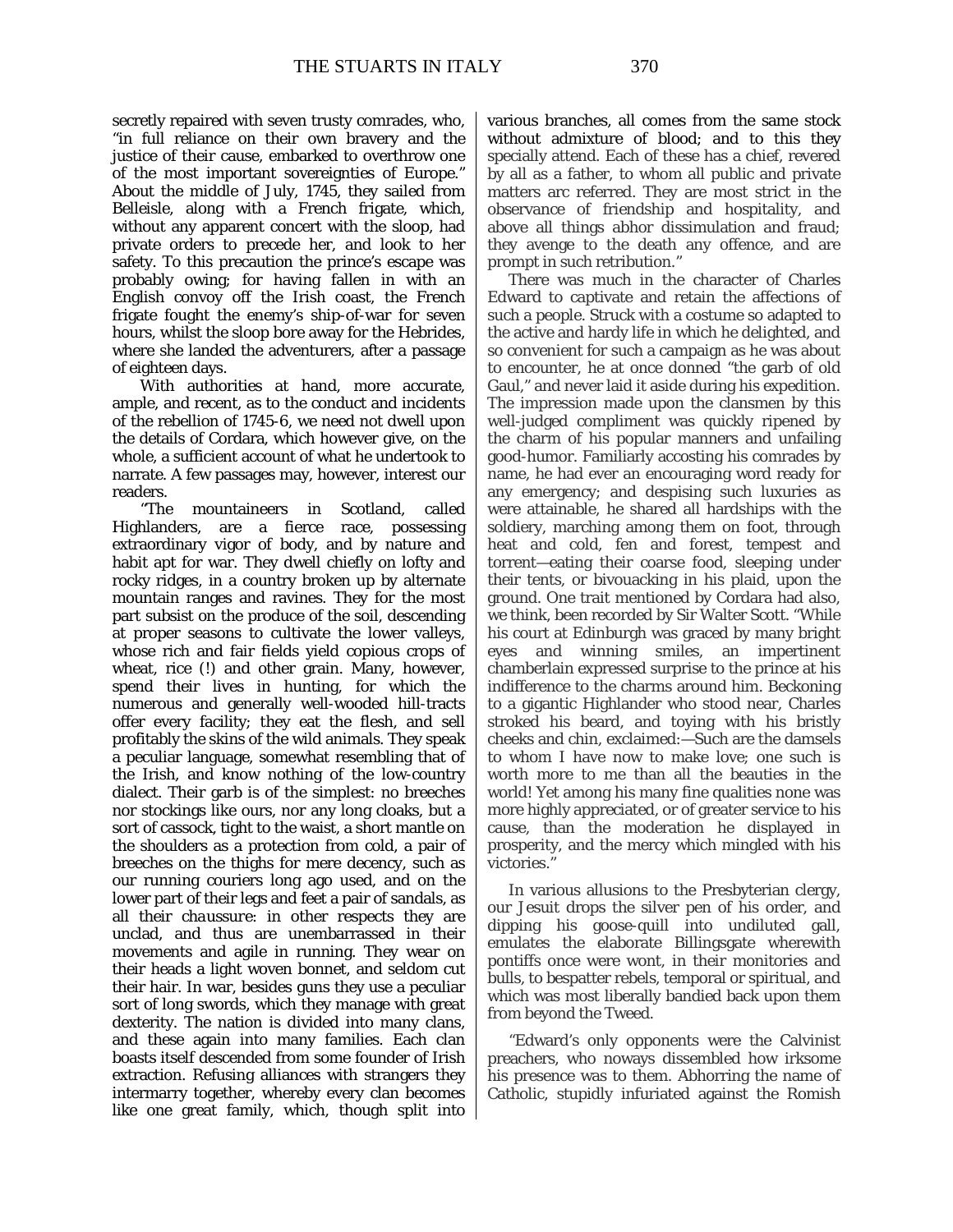church, they could not tolerate a prince born and bred in Rome; and, mortally hating him themselves, they conscientiously concluded that they must be perpetually hateful to him. Against an armed conqueror they dared not move, but they muttered and fretted in secret, and grumbled as if their devotional exercises were about to be suppressed. In order to get rid of such rancor, and at the same time to conciliate a turbulent and factious crew, Edward announced, on the very day of his arrival in Edinburgh, that, under the new government, every one should be free to profess the religion most to his fancy; and at the same time made proclamation that meanwhile there should be no interruption of the usual worship and sermons, but that, until the war should be ended, sovereigns should be prayed for only generally, and not by name. This order, however, did no good; for next day, when at the sound of the bells, the churches filled, not one of the ministers came forth to preach, having all fled or concealed themselves, leaving their pulpits mute until the city returned under the rule of King George. Thus did that wretched rabble, too cowardly to stir up the people by words, betray their occult rage by a base and obstinate silence."

Indeed one of the most notable symptoms of the restoration of the former régime some weeks later was,

"that the Calvinist ministers and preachers, who had till now entirely avoided appearing in public, crept forth from their holes like bewildered creatures, and in all their churches and conventicles resumed their rhetoric with an insensate fury, that seemed in a single day to make up for the silence of months."

Our author, while strongly exposing the perfidy of France in promising succors which were never sent, seems in a great measure to attribute the failure of the insurrection to that cause, as the hopes thus raised among the followers of Charles prevented their reliance solely on their own exertions, and an argument was afforded to Murray, and others of the less dashing leaders, for adopting at Derby that temporizing policy which unquestionably sacrificed their only chance of success. That "it would have been better for the Stuart cause, as well as for the honor of Louis, that aid should never have been promised, than that it should have been faithlessly withheld," is a mere truism; but the disorganized state of the chevalier's force, the jealousies of the clans, and the coldness of the English Jacobites, were assuredly the immediate causes of the retreat, though not one of them is alluded to by Father Cordara. The tone adopted by the prince regarding foreign support was uniformly that of a patriot and a hero, who had boldly thrown himself with a handful of friends upon the shores of his father-land, to win, by the favor of its people alone, the crown to which he asserted a right; and the mercenary bands of many nations sent against him by the English government afforded a contrast to the native troops who marched under his own banner, of which in his proclamations he failed not to make skilful use. The retreat from Derby was against his earnest desire and protest. From that moment the prestige of success was gone, and the rebellion, which had frightened London from its propriety, became at once an insignificant rising, procrastinated only by the inexplicable stupidity of the government, and the disgraceful inefficiency of their officers.

We shall not dwell upon these blunders, and the struggles by which they were vainly combated; nor shall we follow the outlawed prince in his island lurkings, of which this volume presents a spirited and generally correct account. The Duke (Earl) of Perth and Lord Elcho might have smiled to find themselves written down in sober history as *Pert* and *Elk;* but the imbecility of Wade and the cowardice of Gardiner's dragoons will not escape the contempt of Cordara's readers, though under the *noms de guerre* of *Wat* and *Gartneriana.*

It was to the devotion and energy of Sheridan, with whom the reader has already become acquainted in Italy, that the wanderer at length owed his escape. For some weeks the companion of his master's concealment, and dismissed only when the prince was obliged to assume a female disguise, Sheridan had the good luck to reach Flanders, from whence he hurried to Versailles, and demanding an audience of Louis, so powerfully represented the dreadful situation of Charles Edward, that two armed vessels were at once placed at his disposal for the rescue. About the middle of August, 1716, they sailed from St. Malo, with a number of Jacobites on board, skilled in all the hiding-places of the Hebrides. After sixteen days spent in minute search, the prince was discovered in the heart of Lochaber, squalid, emaciated and in rags, from twenty weeks of incessant anxiety and indescribable hardships; and thence in six days he reached Arisaig, where the ships waited. His mission thus happily completed, the commanding officer would have hastened from his perilous position, but no argument could induce the prince to embark, ere all those of his followers, whose haunts were known to him, had assembled, in obedience to a summons sent by him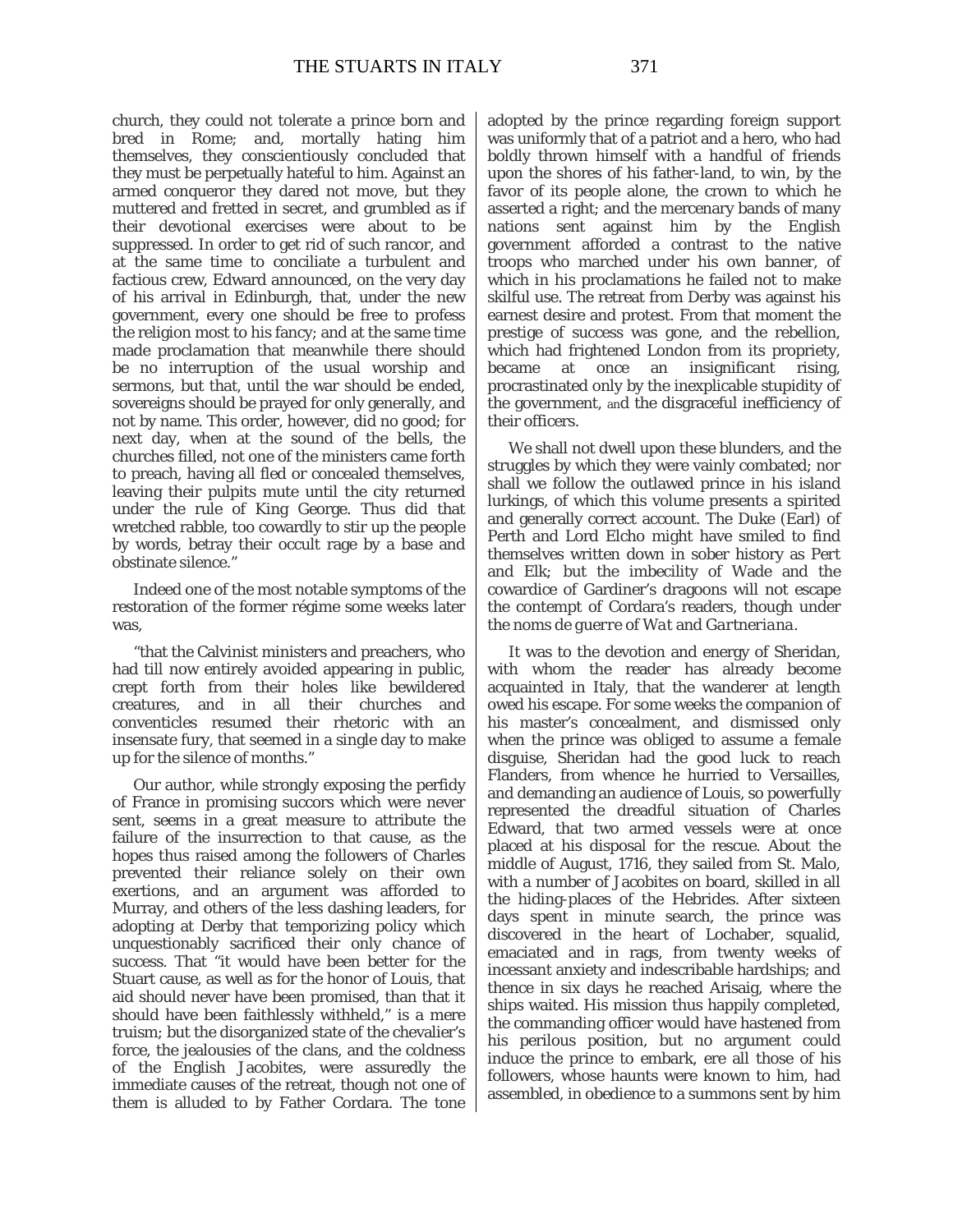in every direction. At length they mustered, to the number of one hundred and thirty-two of all ranks, "the melancholy wreck of a too fatal campaign." After seeing them one by one on board, he sprang the last into the boat, and, "as a favoring breeze carried the vessel rapidly on their course, he sat gazing fixedly on his ungrateful land, without uttering an accent of indignation or of grief." On the 29th of September he landed at Roscoff, in Brittany, and "after offering thanks from his inmost heart to God, his comrades and his friends," hurried to Paris. There he had the joy of embracing the Duke of York, and there, too, after being to court and city the idol of the passing hour, he had ere long one further instance of Bourbon baseness—a new proof of popular caprice.

Would that the life of Charles Edward Stuart had closed here, where Cordara has left it, and that his biographer could conclude with the touching sentiment of Voltaire, "let the man, who in private station groans over his light misfortunes, contemplate those of this prince and of his ancestors." The blight which nipped his early prospects cankered his moral constitution. Of all the gracious and noble traits of his youthful character, not one long survived his ill-starred expedition.

"Forsaken first by fortune, a lot sufficiently cruel, he was thereafter far more deplorably abandoned by himself. Ever lamenting his exclusion from the command of nations, he renounced for himself domestic happiness and civic reputation. Married late in life to one whom he rendered so wretched that the Grand Duke Leopold of Tuscany was obliged to separate them, he lost the control of reason over his own actions, and with it the regard and even the pity of mankind. Alas! how changed from the handsome and engaging Edward of twenty-four, when dragging out a wretched age in misery and under constraint!"—*Ital. Editor's Dedication,* pp. 6, 7.

The hint of insanity in these lines is not sustained by any sufficient evidence. The brutalized condition of the *Count of Albany's* advanced life was wholly, we suppose, the effect of liquors, his gross and unrestrained indulgence in which has been with much probability attributed to the hardships and habits of his anxious wanderings after the catastrophe at Culloden. His debauchery became at length dreadful. To use the words of an aged servant of the cardinal who remembered him well, "no street-porter could equal him." His usual after-dinner allowance was six bottles of strong foreign wines, and "he seldom missed being drunk twice a day."

Some recent researches among the Malatesta papers enable us to add a few melancholy traits of the closing scenes. His marriage to Princess Louisa of Stolberg Guèdern, which was celebrated at Macerata in 1772, soon turned out wretched, from mutual faults. Disgusted by his besotted person and habits, she sought solace in the company of a younger and more congenial admirer. The fashion of Italy authorized her *liaison* with Count Alfieri, and her husband probably saw it with indifference; but Cardinal York, himself a scrupulous model of moral propriety, interfered to repress a scandal which was in his eyes the consummation of his family's downfall. His efforts and his indignation were, however, alike unavailing, and a separation was the natural issue of the ill-starred union.

On the 7th of January, 1788, the fine constitution of Charles Edward sank under his protracted excesses. Successive apoplectic and epileptic seizures affected his brain. On the 27th one side became paralyzed, and he lost his speech; on the morning of the 31st, life was extinct. His last hours were tended by the only being for whom his heart appears to have retained any warmth. Charlotte, his daughter by Clementina Walkinshaw, of Barrowfield, in Lanarkshire, whom by vain acts of a visionary sovereignty he had legitimized and created Duchess of Albany, then resided in his palace, and closed his eyes. The cardinal could feel but little personal grief for the loss of a brother from whom he had been much estranged since those better days which the narrative of Cordara has enabled us to place before our readers; but he was deeply sensible of the duty that devolved upon him, of suitably honoring the demise of one in whose tomb terminated all hope of continuing his proverbially luckless line. His father and mother, treated as sovereigns by successive pontiffs, and by all the Romanist courts of Europe, had been interred with royal honors; but as no such recognition had ever been accorded to their heir whilst living, it would have been a farce to demand it for his remains. The cardinal could neither attempt in Rome a ceremonial unauthorized by the government, nor make up his mind to bury his brother as less than a king; but from this dilemma an escape was offered by his episcopal jurisdiction, and the pallium of Frascati extended its protection over a *British* crown.

In conformity with this expedient, the cathedral of that little town became the scene of a pageantry which would not have been sanctioned on any other stage, and the observances in the Muti Palace were limited to devotional formalities which did not hazard any rebuke from the government. These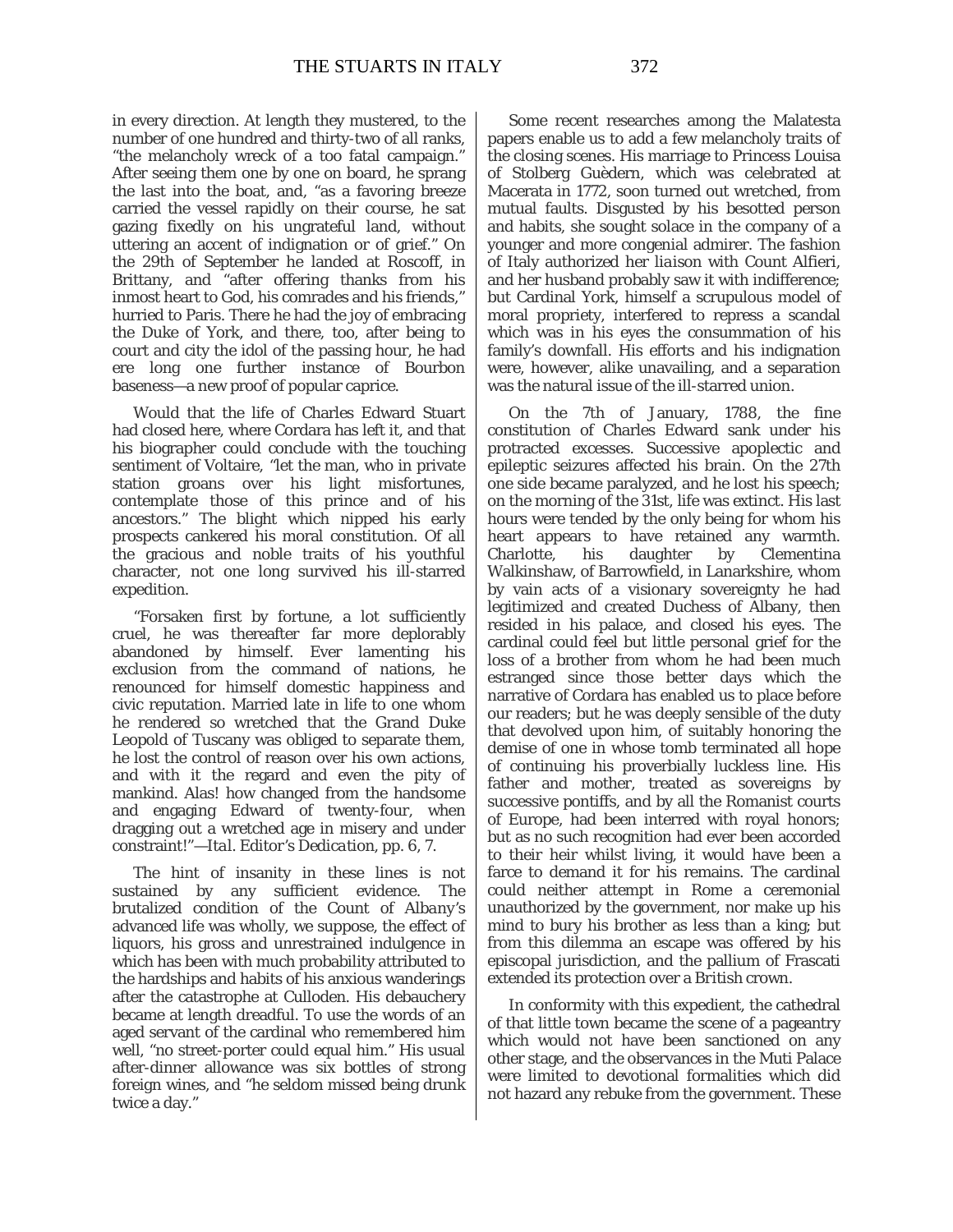consisted in the erection of six altars in the antechamber, where upwards of two hundred masses were performed during thirty hours immediately succeeding the demise, each costing about eighteen pence. The office of the dead was meanwhile chanted by the mendicant orders, the Irish Franciscans of St. Isidoro alone being permitted access to the chamber of death. Extensive disease was detected by a *post-mortem* examination, both in the heart and the brain, and after a cast had been taken from the face, the body was embalmed, and coffined in full dress, with the George and St. Andrew in *pinchbeck.* An inscription was prepared in *lead* with CAROLUS III. MAGNÆ BRITANNIÆ REX, and a *wooden* crown and sceptre were carved and gilt; but by one of those steps from the sublime to the ridiculous, so frequent in the Stuart annals, the former, from deference to the papal court, was placed *under* the coffin-lid, and the latter were carefully hidden in cotton-wadding. The remains were privately transported in a horse-litter to Frascati, where their incognito was succeeded by scarcely less humbling honors. The notarial instrument, taken on their reception there, no longer indeed passed over the gauds of sovereignty unnoticed, as had been done in that drawn up at the Muti Palace: the apparatus and solemnities in the cathedral were even conducted with many royal forms, but the show was shorn of regal splendor by the cardinal's circumscribed means. Around the lofty catafalque there burned a hundred and twenty-four large waxlights; the walls and chapels were draped in black cloth, trimmed with tawdry gilding, and hung with appropriate scriptural texts; the church was crowded by curious spectators generally in mourning, including many English. The funeral service of the first day was succeeded by the entombment on the second, and concluded by a requiem on the third; but several weeks elapsed ere the body was placed in a lofty niche as its provisional resting-place, whence it was subsequently transported to the crypt of St. Peter's. Among the tributes to the prince's memory, dictated by condolence with the living or flattery of the dead, were these touching lines:—

"Di Carlo il freddo cuore Qnesta brev' urna serra: Figlio del terzo Giacomo, Signor del Inghilterra. Fuori del regno patrio A lui chi tomba diede? Infideltà di popolo, Integrita di fede."

It is needless to linger upon the formal intimations of the prince's death communicated to friendly courts, and the protests regarding his own rights disseminated in various languages and quarters by the cardinal. The only response noticed in his diary was that by the reigning pontiff, Pius VI.; though sufficiently guarded in terms, he fondly caught at it as a *quasi* recognition of claims which he seems to have put forward rather from conscience than ambition.

#### "*To the Lord Cardinal Negrone, Pro-datario. "From the Vatican, 1st February,* 1788.

"Most obliging is the attention rendered to us through your means by the Lord Cardinal Duke of York, in communicating to us before any one else the protest made by him on the 27th of January, 1784, for which you will return him lively thanks in our name. Having read that protest, we have found it moderate and prudent, and have therefore nothing to say against it. At the same time you will add our condolence on the loss of his elder brother, for whom we shall not cease to intercede. And meanwhile we very heartily give you our paternal apostolic benediction."

The will of Charles Edward, executed in 1784, left everything to his daughter the Duchess of Albany, burdened only with the legacy of a piece of plate to the cardinal, and with annuities to his attendants; that to one John Stuart, master of his household, on whom, after the fashion of his family, he had bestowed an undue favoritism, being inconsiderately large in his narrow circumstances. The means of the exiled family at this period may be gathered from a variety of documents. The prince had enjoyed an income from funded property of about 1740*l*., (half of which was however assigned to his wife,) and from the French court a life-pension of 2400*l*. The Camera Apostolica paid the rent of the Muti Palace, amounting to 435*l*.; and his palace at Florence, sold by the duchess after his death to the Duke of San Clemente, brought 4345*l*., besides 2172*l*. for the furniture. He left little or no ready money, and we have not seen any estimate of the valuables found by the duchess in his palaces; but at her death, within two years after his, her jewels, plate, and movables were inventoried at 26,740*l*. She gave over to the cardinal the crown jewels, which included a sceptre, a richly enamelled collar, George, and star of the Garter, and a St. Andrew's cross, all brought from England by James II. She was entitled to a reversion of 400*l*. a year from her father's French pension, and, in the event of her surviving the cardinal, to 650*l*. yearly from the Camera. The latter provision never fell to her, but her kind uncle, apprehensive that the charges and annuities upon her succession might straiten her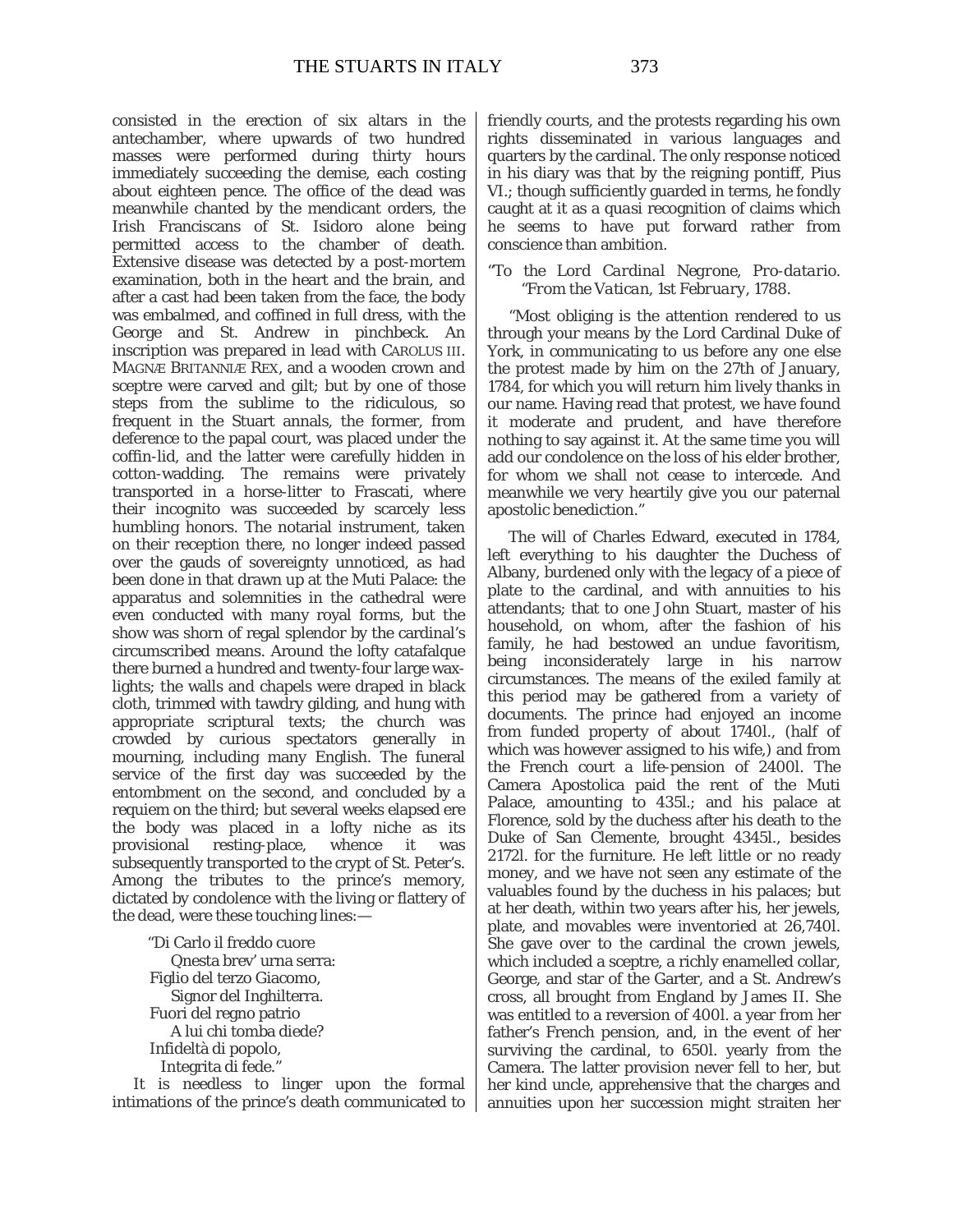circumstances, not only gave up a large portion of his palace at the Cancelleria for her residence, but assigned over to her the entire allowance of 2200*l*. which he enjoyed from the Camera, retaining only his benefices. On her death, in November, 1789, he succeeded to all her fortune, burdened with a pension to her mother, who survived to extreme old age at Fribourg in Switzerland, as Countess of Atberstroff.

The Countess of Albany (born Princess of Stolberg) had, under her deed of separation, the above-named sum of 870*l*. a year, besides her pension from France equal to that enjoyed by Charles Edward; but her jointure, which was originally 40,000 livres a year, had been reduced to half, or 800*l*., by a compromise with her husband. It is scarcely necessary to add, that the French revolution ere long sadly narrowed her means, and those of the amiable cardinal, not only from the confiscation of benefices and crown pensions, but in consequence of much of the funds descending to his eminence from Charles Edward having been invested in that distracted country. The proper feeling which supplied from the civil list of George III. the exigencies of the Cardinal of York's declining years, and the graceful manner in which the last and most blameless of the Stuart line received and acknowledged the bounty of his more fortunate relations, are well known to our readers.

The Countess of Albany's *liaison* with the great dramatist of modem Italy subsisted until the death of the latter, who left her his property and manuscripts. He was succeeded in her good graces by Baron Fabre, a French artist of some repute, and not a few of our countrymen who visited Italy during the first years of the peace were received in her palace on the Arno. Her portrait hangs in the Florence Gallery, by the hand of her last lover, to whom she left all her own and Alfieri's effects. Some of these were bequeathed by M. Fabre to Montpellier, his native town, together with the library and picture-gallery which there bear his name. A few Stuart remains devolved by his will, with the bulk of his fortune, upon Signor Santirelli, a well-known sculptor at Florence, who preserves with jealous care the large seal of Prince Charles, and his portrait in crayons, with that of the countess, taken probably at the time of their marriage. In his heavy bloated face, blooming under a flaxen bob-wig, it is hard to trace the handsome features and winning smile, which had wiled so many of our great-grandmothers from their allegiance to the house of Hanover.

A few words as to the fate of the Stuart papers, that long-accumulated store of documents so promising as historical materials, so compromising to family interests. The Duchess of Albany having sent her chaplain. Father Waters, a Benedictine monk, to arrange her father's succession at Florence, desired him to make over the whole archives to her uncle, at head of the family and representative of its claims. This, however. Waters omitted to do, and after her death they remained in his possession, with the cardinal's sanction. There they were casually seen by Sir John Hippesley, about 1794-5, who wrote to Mr. Burke, and by him the matter was brought under the notice of the Prince of Wales (George IV.) His royal highness took great interest in the papers, and authorized Sir John to treat for their purchase. This was effected in 1798, in consideration of an annuity of 50*l*. to Waters, which the latter lived only a few months to enjoy, but as the consent of Cardinal York had not been sought in the transaction, a pledge of secrecy during his life was annexed to the transfer. The papers were consigned to the British vice-consul at Cività Vecchia, to await the arrival of a frigate in which they were to be shipped, but that town having meanwhile fallen into the hands of the French, their removal became impracticable. Signor Bonelli, an Italian gentlemen resident in London, was sent out to attempt their recovery, and on reaching Rome, he applied to the Abbé Paul Macpherson of the Scotch College. This was a matter of much delicacy, no British subject being then permitted by the French authorities to approach the coast. Macpherson, however, contrived to obtain a passport to Cività Vecchia, and, having ascertained from the consul where the papers lay, he applied to the commandant of the place for leave to search among them for certain documents required in a litigation in Scotland. The commandant desired to see them, and, happening to take up a transcript of King James II.'s memoirs, exclaimed that, .as the papers seemed of no consequence, having been already published, the abbé might dispose of them as he thought fit. Under this permission they were sent to Leghorn, and thence shipped to Algiers, whence they reached England.

Another mass of papers, of which the larger portion consisted of correspondence and documents regarding the rebellions of 1715 and '45, belonged to Cardinal York, and remained after his death in the hands of his executor, Monsignor Angelo Cesarini. There happened, in 1812, to be at Rome one Robert Watson, who had been compromised in London, first as private secretary to Lord George Gordon, and subsequently as a